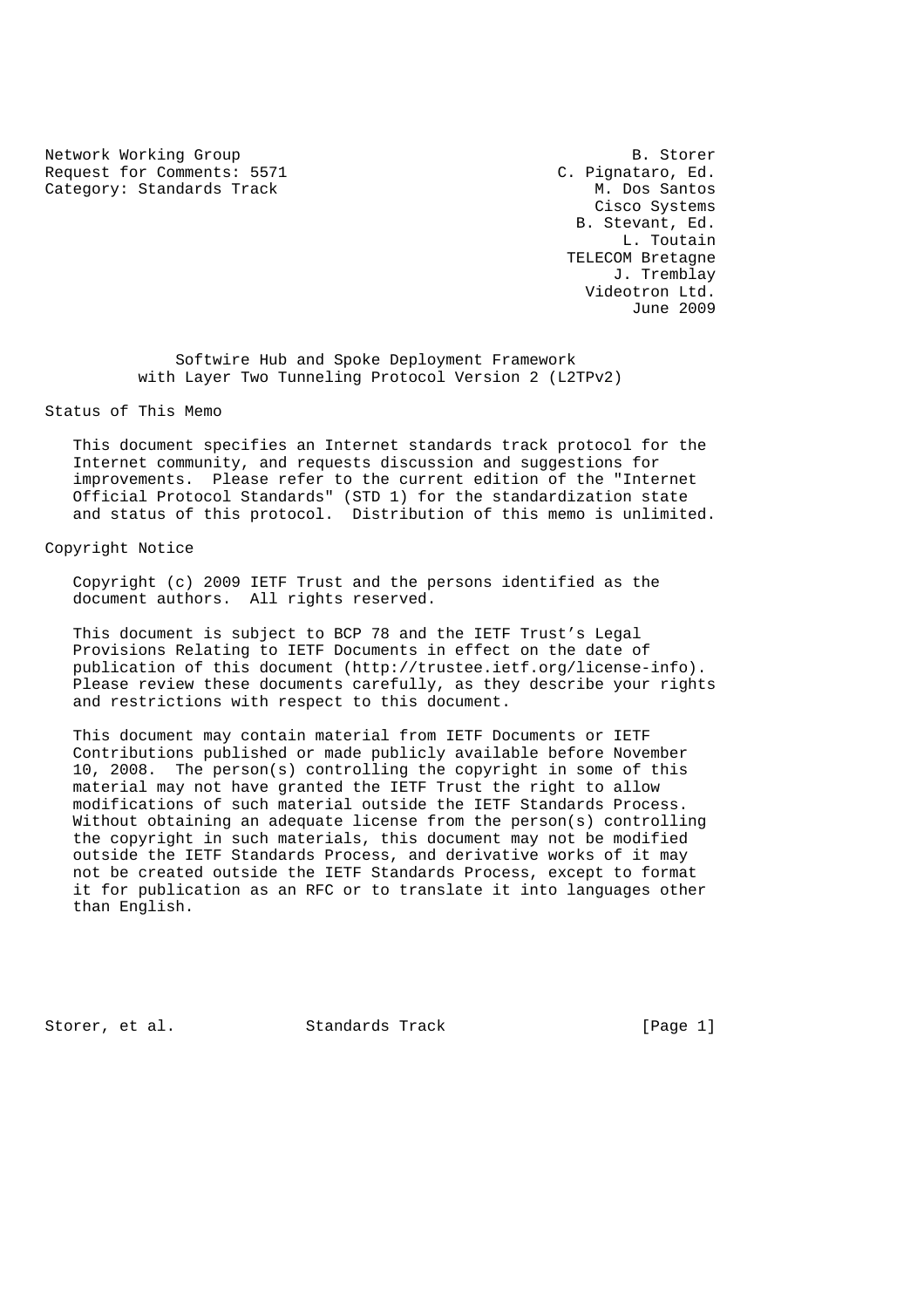### Abstract

 This document describes the framework of the Softwire "Hub and Spoke" solution with the Layer Two Tunneling Protocol version 2 (L2TPv2). The implementation details specified in this document should be followed to achieve interoperability among different vendor implementations.

# Table of Contents

|  | 2. Applicability of L2TPv2 for Softwire Requirements          |
|--|---------------------------------------------------------------|
|  | 2.1. Traditional Network Address Translation (NAT and NAPT) 6 |
|  |                                                               |
|  |                                                               |
|  |                                                               |
|  | 2.5. Authentication, Authorization, and Accounting (AAA) 7    |
|  | 2.6. Privacy, Integrity, and Replay Protection 7              |
|  |                                                               |
|  |                                                               |
|  |                                                               |
|  |                                                               |
|  | 3.1.1. Host CPE as Softwire Initiator 9                       |
|  | 3.1.2. Router CPE as Softwire Initiator 10                    |
|  | 3.1.3. Host behind CPE as Softwire Initiator 11               |
|  | 3.1.4. Router behind CPE as Softwire Initiator 12             |
|  | 3.2. IPv4-over-IPv6 Softwires with L2TPv2 14                  |
|  | 3.2.1. Host CPE as Softwire Initiator 14                      |
|  | 3.2.2. Router CPE as Softwire Initiator 15                    |
|  | 3.2.3. Host behind CPE as Softwire Initiator 16               |
|  | 3.2.4. Router behind CPE as Softwire Initiator 16             |
|  | 4. References to Standardization Documents 17                 |
|  |                                                               |
|  | 4.2. Securing the Softwire Transport 18                       |
|  | 4.3. Authentication, Authorization, and Accounting 18         |
|  |                                                               |
|  |                                                               |
|  |                                                               |
|  |                                                               |
|  |                                                               |
|  |                                                               |
|  | 5.1.1. Tunnel Establishment 22                                |
|  | 5.1.1.1. AVPs Required for Softwires 25                       |
|  | 5.1.1.2. AVPs Optional for Softwires 25                       |
|  | 5.1.1.3. AVPs Not Relevant for Softwires 26                   |
|  |                                                               |

Storer, et al. Standards Track [Page 2]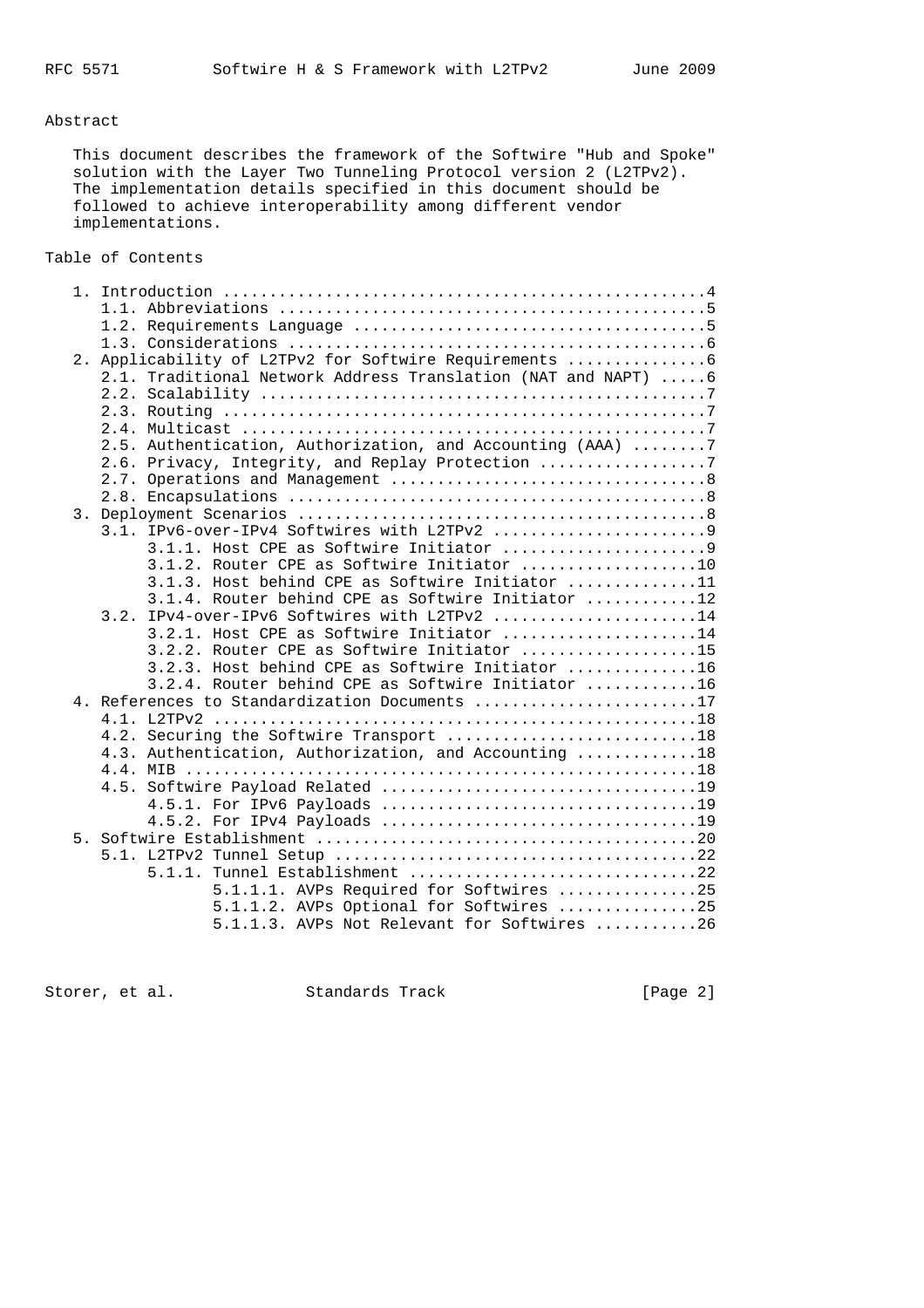|  | 5.1.2. | Tunnel Maintenance 26                                     |  |  |  |  |
|--|--------|-----------------------------------------------------------|--|--|--|--|
|  | 5.1.3. |                                                           |  |  |  |  |
|  |        | 5.1.4. Additional L2TPv2 Considerations 27                |  |  |  |  |
|  |        |                                                           |  |  |  |  |
|  |        |                                                           |  |  |  |  |
|  |        |                                                           |  |  |  |  |
|  |        |                                                           |  |  |  |  |
|  |        |                                                           |  |  |  |  |
|  |        |                                                           |  |  |  |  |
|  |        |                                                           |  |  |  |  |
|  |        | 5.3. Global IPv6 Address Assignment to Endpoints 28       |  |  |  |  |
|  |        |                                                           |  |  |  |  |
|  |        |                                                           |  |  |  |  |
|  |        |                                                           |  |  |  |  |
|  |        | 6. Considerations about the Address Provisioning Model 30 |  |  |  |  |
|  |        | 6.1. Softwire Endpoints' Addresses 30                     |  |  |  |  |
|  |        |                                                           |  |  |  |  |
|  |        |                                                           |  |  |  |  |
|  |        |                                                           |  |  |  |  |
|  |        |                                                           |  |  |  |  |
|  |        | 6.3. Possible Address Provisioning Scenarios 31           |  |  |  |  |
|  |        | 6.3.1. Scenarios for IPv6 32                              |  |  |  |  |
|  |        |                                                           |  |  |  |  |
|  |        | 7. Considerations about Address Stability 32              |  |  |  |  |
|  |        | 8. Considerations about RADIUS Integration 33             |  |  |  |  |
|  |        |                                                           |  |  |  |  |
|  |        |                                                           |  |  |  |  |
|  |        |                                                           |  |  |  |  |
|  |        |                                                           |  |  |  |  |
|  |        |                                                           |  |  |  |  |
|  |        |                                                           |  |  |  |  |
|  |        | 9. Considerations for Maintenance and Statistics 34       |  |  |  |  |
|  |        |                                                           |  |  |  |  |
|  |        |                                                           |  |  |  |  |
|  |        |                                                           |  |  |  |  |
|  |        |                                                           |  |  |  |  |
|  |        |                                                           |  |  |  |  |
|  |        |                                                           |  |  |  |  |
|  |        |                                                           |  |  |  |  |

Storer, et al. Standards Track (Page 3)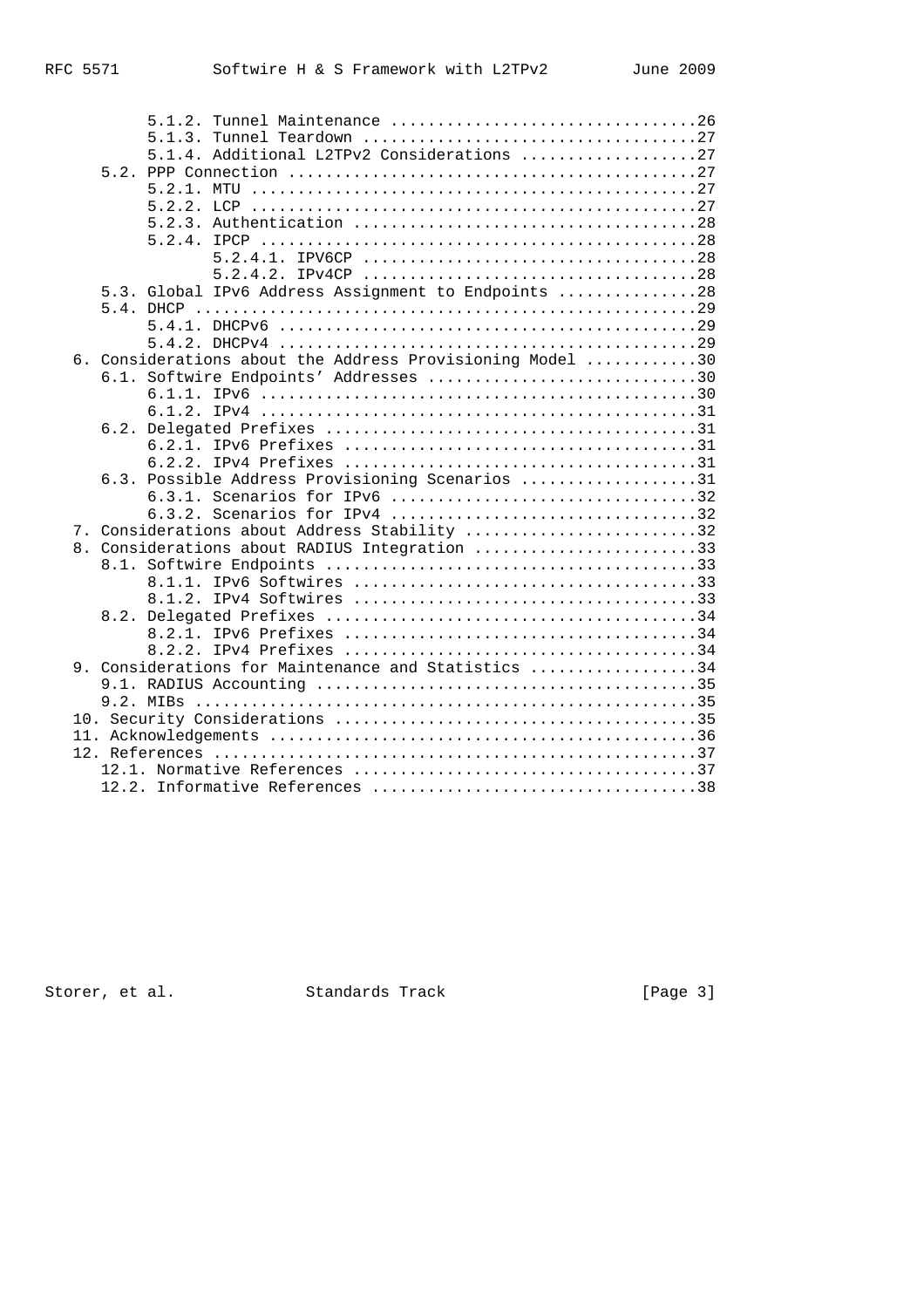# 1. Introduction

 The Softwires Working Group has selected Layer Two Tunneling Protocol version 2 (L2TPv2) as the phase 1 protocol to be deployed in the Softwire "Hub and Spoke" solution space. This document describes the framework for the L2TPv2 "Hub and Spoke" solution, and the implementation details specified in this document should be followed to achieve interoperability among different vendor implementations.

 In the "Hub and Spoke" solution space, a Softwire is established to provide the home network with IPv4 connectivity across an IPv6-only access network, or IPv6 connectivity across an IPv4-only access network. When L2TPv2 is used in the Softwire context, the voluntary tunneling model applies. The Softwire Initiator (SI) at the home network takes the role of the L2TP Access Concentrator (LAC) client (initiating both the L2TP tunnel/session and the PPP link) while the Softwire Concentrator (SC) at the ISP takes the role of the L2TP Network Server (LNS). The terms voluntary tunneling and compulsory tunneling are defined in Section 1.1 of [RFC3193]. Since the L2TPv2 compulsory tunneling model does not apply to Softwires, it SHOULD NOT be requested or honored. This document identifies all the voluntary tunneling related L2TPv2 attributes that apply to Softwires and specifies the handling mechanism for such attributes in order to avoid ambiguities in implementations. This document also identifies the set of L2TPv2 attributes specific to the compulsory tunneling model that does not apply to Softwires and specifies the mechanism to ignore or nullify their effect within the Softwire context.

 The SI and SC MUST follow the L2TPv2 operations described in [RFC2661] when performing Softwire establishment, teardown, and Operations, Administration, and Management (OAM). With L2TPv2, a Softwire consists of an L2TPv2 Control Connection (also referred to as Control Channel), a single L2TPv2 Session, and the PPP link negotiated over the Session. To establish the Softwire, the SI first initiates an L2TPv2 Control Channel to the SC, which accepts the request and terminates the Control Channel. L2TPv2 supports an optional mutual Control Channel authentication that allows both SI and SC to validate each other's identity at the initial phase of hand-shaking before proceeding with Control Channel establishment. After the L2TPv2 Control Channel is established between the SI and SC, the SI initiates an L2TPv2 Session to the SC. Then the PPP/IP link is negotiated over the L2TPv2 Session between the SI and SC. After the PPP/IP link is established, it acts as the Softwire between the SI and SC for tunneling IP traffic of one Address Family (AF) across the access network of another Address Family.

Storer, et al. Standards Track [Page 4]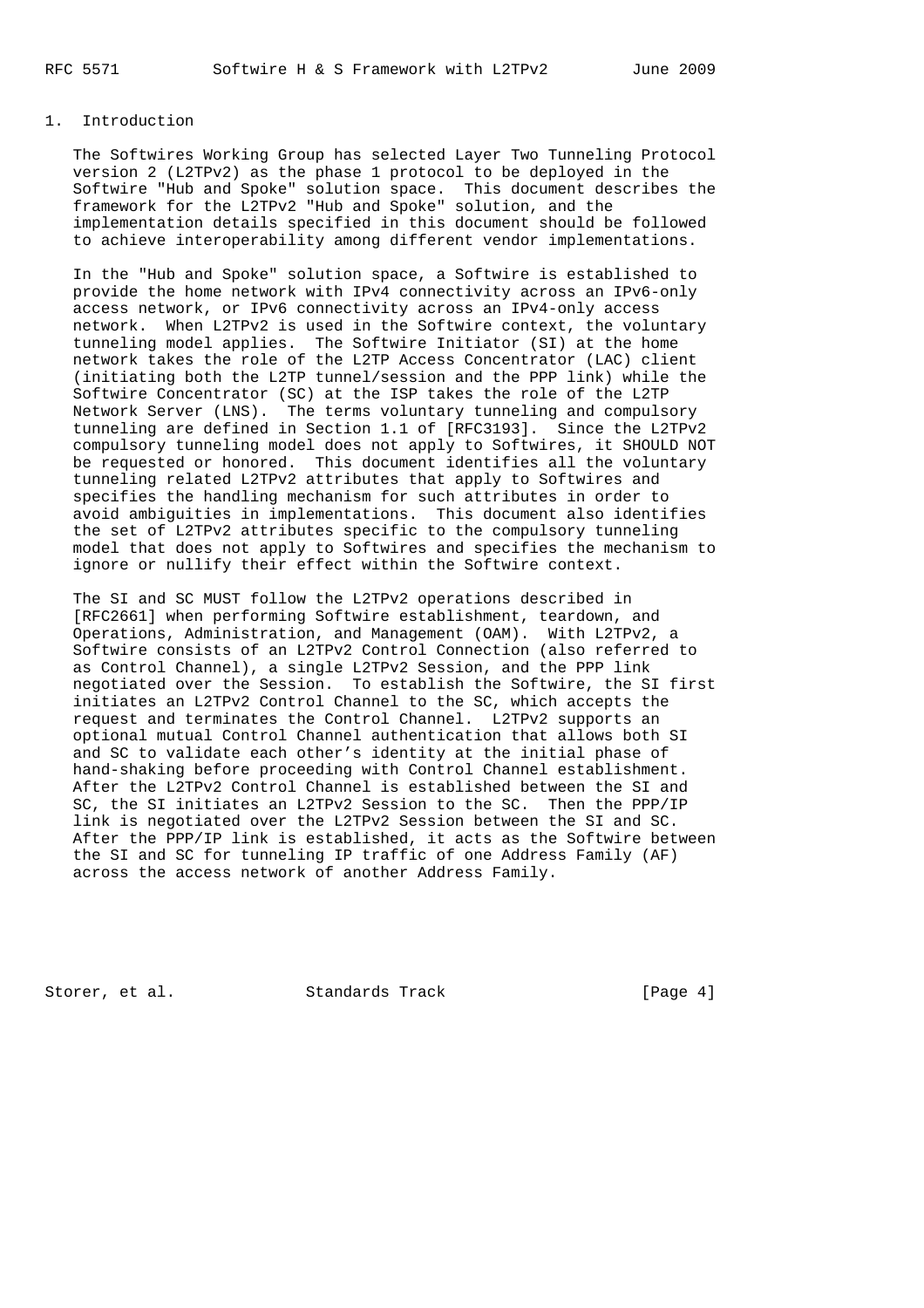During the life of the Softwire, both SI and SC send L2TPv2 keepalive HELLO messages to monitor the health of the Softwire and the peer L2TP Control Connection Endpoint (LCCE), and to potentially refresh the NAT/NAPT (Network Address Translation / Network Address Port Translation) entry at the CPE or at the other end of the access link. Optionally, Link Control Protocol (LCP) ECHO messages can be used as keepalives for the same purposes. In the event of keepalive timeout or administrative shutdown of the Softwire, either the SI or the SC MAY tear down the Softwire by tearing down the L2TPv2 Control Channel and Session as specified in [RFC2661].

#### 1.1. Abbreviations

- AF Address Family, IPv4 or IPv6.
- CPE Customer Premises Equipment.
- LCCE L2TP Control Connection Endpoint, an L2TP node that exists at either end of an L2TP Control Connection. (See [RFC3931].)
- LNS L2TP Network Server, a node that acts as one side of an L2TP tunnel (Control Connection) endpoint. The LNS is the logical termination point of a PPP session that is being tunneled from the remote system by the peer LCCE. (See [RFC2661].)
- SC Softwire Concentrator, the node terminating the Softwire in the service provider network. (See [RFC4925].)
- SI Softwire Initiator, the node initiating the Softwire within the customer network. (See [RFC4925].)
- SPH Softwire Payload Header, the IP headers being carried within a Softwire. (See [RFC4925].)
- STH Softwire Transport Header, the outermost IP header of a Softwire. (See [RFC4925].)
- SW Softwire, a shared-state "tunnel" created between the SC and SI. (See [RFC4925].)

### 1.2. Requirements Language

 The key words "MUST", "MUST NOT", "REQUIRED", "SHALL", "SHALL NOT", "SHOULD", "SHOULD NOT", "RECOMMENDED", "MAY", and "OPTIONAL" in this document are to be interpreted as described in [RFC2119].

Storer, et al. Standards Track [Page 5]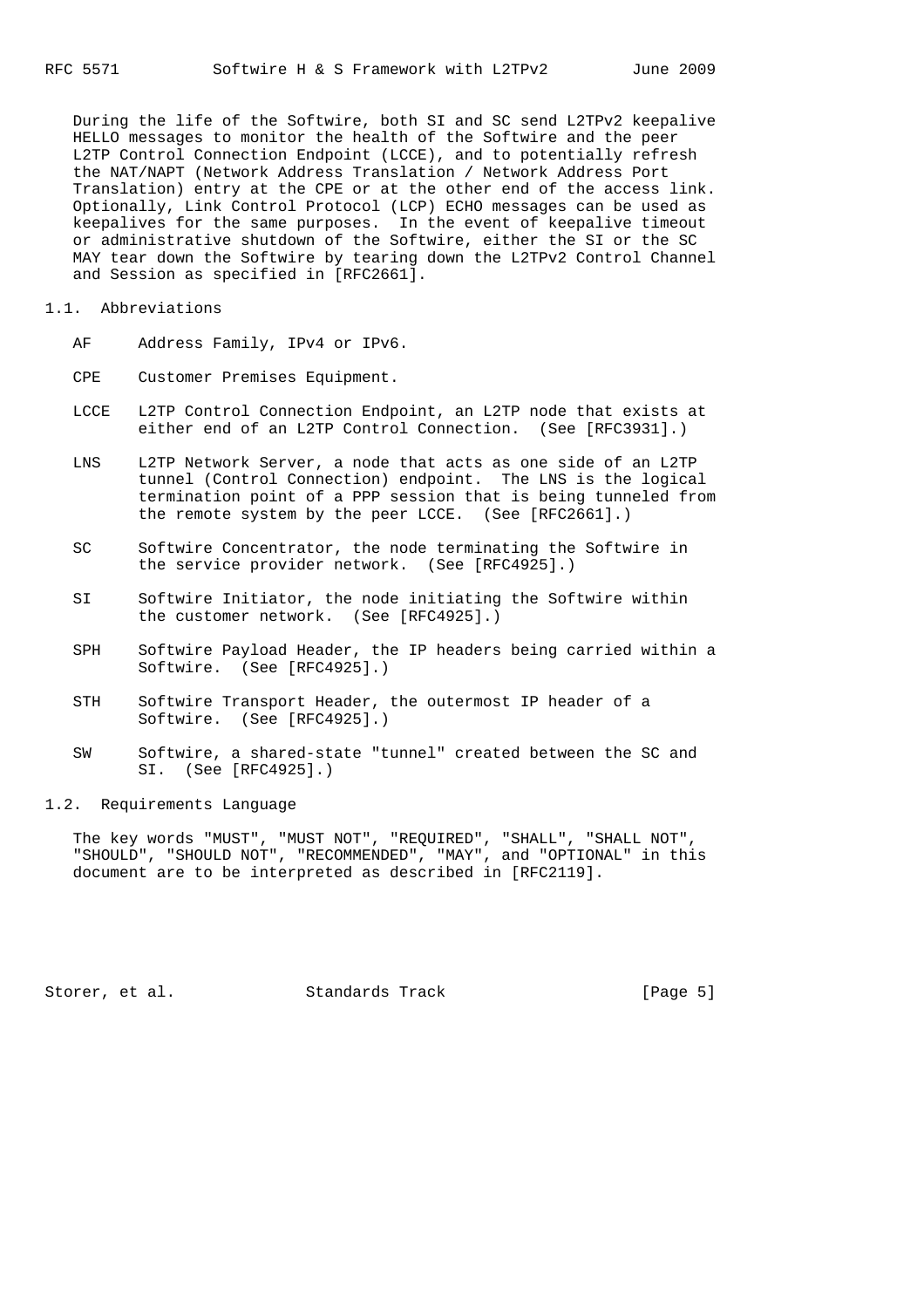## 1.3. Considerations

 Some sections of this document contain considerations that are not required for interoperability and correct operation of Softwire implementations. These sections' titles are marked beginning with "Considerations".

# 2. Applicability of L2TPv2 for Softwire Requirements

 A list of Softwire "Hub and Spoke" requirements has been identified by the Softwire Problem Statement [RFC4925]. The following sub sections describe how L2TPv2 fulfills each of them.

# 2.1. Traditional Network Address Translation (NAT and NAPT)

 A "Hub and Spoke" Softwire must be able to traverse Network Address Translation (NAT) and Network Address Port Translation (NAPT, also referred to as Port Address Translation or PAT) devices [RFC3022] in case the scenario in question involves a non-upgradable, preexisting IPv4 home gateway performing NAT/NAPT or some carrier equipment at the other end of the access link performing NAT/NAPT. The L2TPv2 Softwire (i.e., Control Channel and Session) is capable of NAT/NAPT traversal since L2TPv2 can run over UDP.

 Since L2TPv2 does not detect NAT/NAPT along the path, L2TPv2 does not offer the option of disabling UDP. The UDP encapsulation is present regardless of NAT/NAPT presence. Both NAT/NAPT "autodetect" and UDP "bypass" are optional requirements in Section 2.3 of [RFC4925].

 As mentioned in Section 8.1 of [RFC2661] and Section 4 of [RFC3193], an L2TP Start-Control-Connection-Reply (SCCRP) responder (SC) can chose a different IP address and/or UDP port than those from the initiator's Start-Control-Connection-Request (SCCRQ) (SI). This may or may not traverse a NAT/NAPT depending on the NAT/NAPT's Filtering Behavior (see Section 5 of [RFC4787]). Specifically, any IP address and port combination will work with Endpoint-Independent Filtering, but changing the IP address and port will not work through Address- Dependent or Address-and-Port-Dependent Filtering. Given this, responding from a different IP address and/or UDP port is NOT RECOMMENDED.

Storer, et al. Standards Track [Page 6]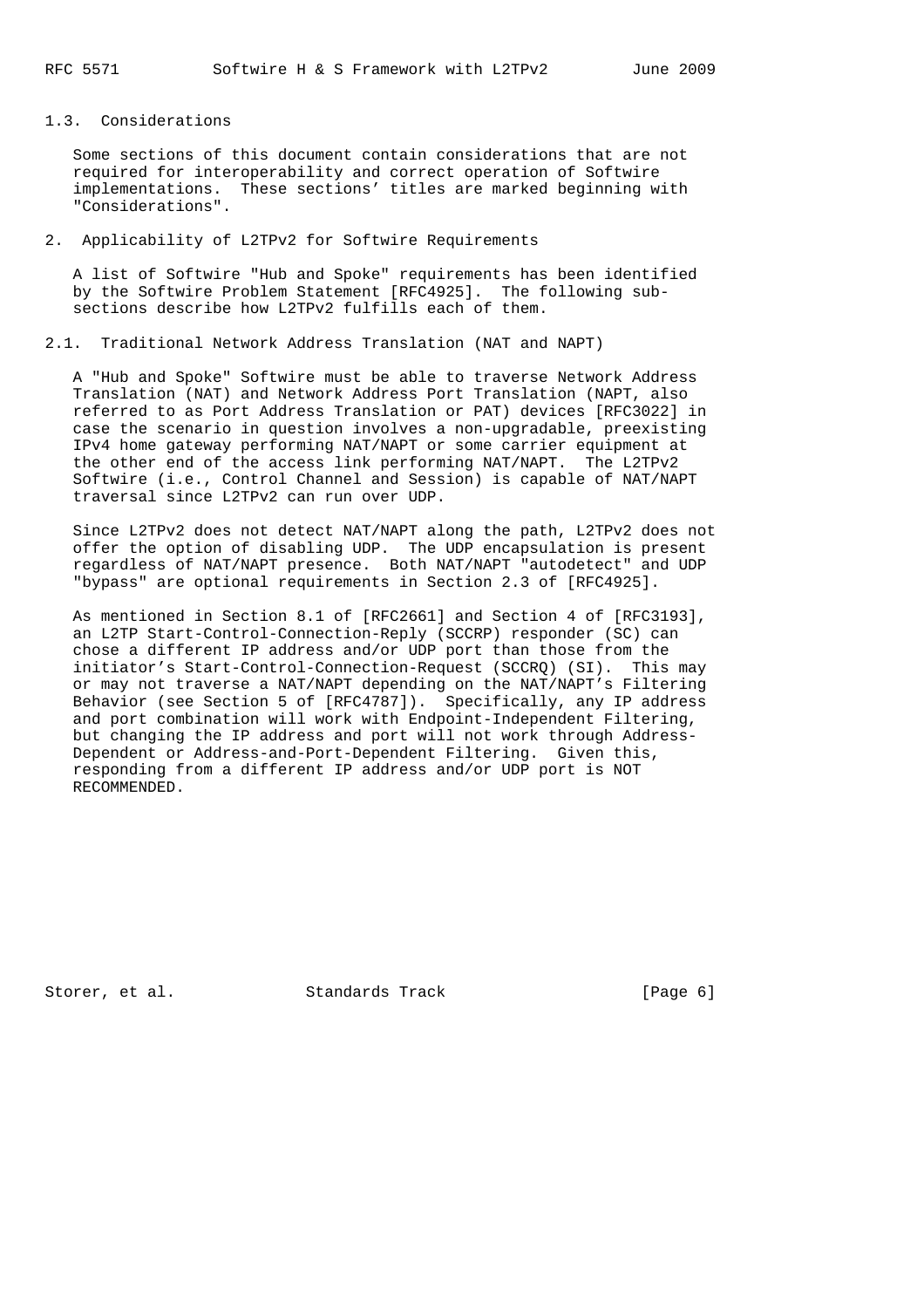# 2.2. Scalability

 In the "Hub and Spoke" model, a carrier must be able to scale the solution to millions of Softwire Initiators by adding more hubs (i.e., Softwire Concentrators). L2TPv2 is a widely deployed protocol in broadband services, and its scalability has been proven in multiple large-scale IPv4 Virtual Private Network deployments, which scale up to millions of subscribers each.

#### 2.3. Routing

 There are no dynamic routing protocols between the SC and SI. A default route from the SI to the SC is used.

### 2.4. Multicast

 Multicast protocols simply run transparently over L2TPv2 Softwires together with other regular IP traffic.

2.5. Authentication, Authorization, and Accounting (AAA)

 L2TPv2 supports optional mutual Control Channel authentication and leverages the optional mutual PPP per-session authentication. L2TPv2 is well integrated with AAA solutions (such as RADIUS) for both authentication and authorization. Most L2TPv2 implementations available in the market support the logging of authentication and authorization events.

 L2TPv2 integration with RADIUS accounting (RADIUS Accounting extension for tunnel [RFC2867]) allows the collection and reporting of L2TPv2 Softwire usage statistics.

# 2.6. Privacy, Integrity, and Replay Protection

 Since L2TPv2 runs over IP/UDP in the Softwire context, IPsec Encapsulating Security Payload (ESP) can be used in conjunction to provide per-packet authentication, integrity, replay protection, and confidentiality for both L2TPv2 control and data traffic [RFC3193] and [RFC3948].

 For Softwire deployments in which full payload security is not required, the L2TPv2 built-in Control Channel authentication and the inherited PPP authentication and PPP Encryption Control Protocol can be considered.

Storer, et al. Standards Track [Page 7]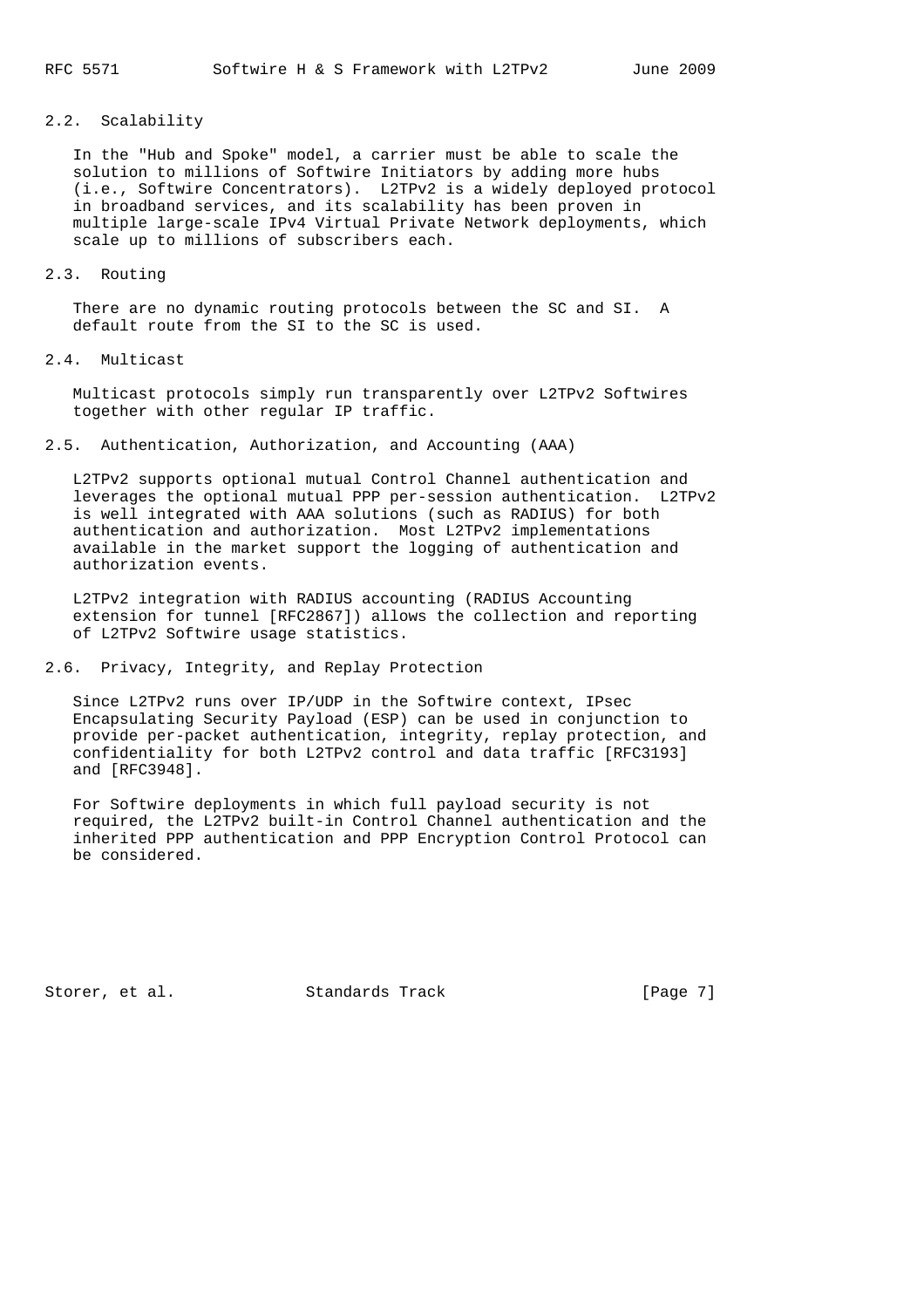#### 2.7. Operations and Management

 L2TPv2 supports an optional in-band keepalive mechanism that injects HELLO control messages after a specified period of time has elapsed since the last data or control message was received on a tunnel (see Section 5.5 of [RFC2661]). If the HELLO control message is not reliably delivered, then the Control Channel and its Session will be torn down. In the Softwire context, the L2TPv2 keepalive is used to monitor the connectivity status between the SI and SC and/or as a refresh mechanism for any NAT/NAPT translation entry along the access link.

 LCP ECHO offers a similar mechanism to monitor the connectivity status, as described in [RFC1661]. Softwire implementations SHOULD use L2TPv2 Hello keepalives, and in addition MAY use PPP LCP Echo messages to ensure Dead End Detection and/or to refresh NAT/NAPT translation entries. The combination of these two mechanisms can be used as an optimization.

 The L2TPv2 MIB [RFC3371] supports the complete suite of management operations such as configuration of Control Channel and Session, polling of Control Channel and Session status and their traffic statistics and notifications of Control Channel and Session UP/DOWN events.

# 2.8. Encapsulations

L2TPv2 supports the following encapsulations:

- o IPv6/PPP/L2TPv2/UDP/IPv4
- o IPv4/PPP/L2TPv2/UDP/IPv6
- o IPv4/PPP/L2TPv2/UDP/IPv4
- o IPv6/PPP/L2TPv2/UDP/IPv6

 Note that UDP bypass is not supported by L2TPv2 since L2TPv2 does not support "autodetect" of NAT/NAPT.

3. Deployment Scenarios

 For the "Hub and Spoke" problem space, four scenarios have been identified. In each of these four scenarios, different home equipment plays the role of the Softwire Initiator. This section elaborates each scenario with L2TPv2 as the Softwire protocol and

Storer, et al. Standards Track [Page 8]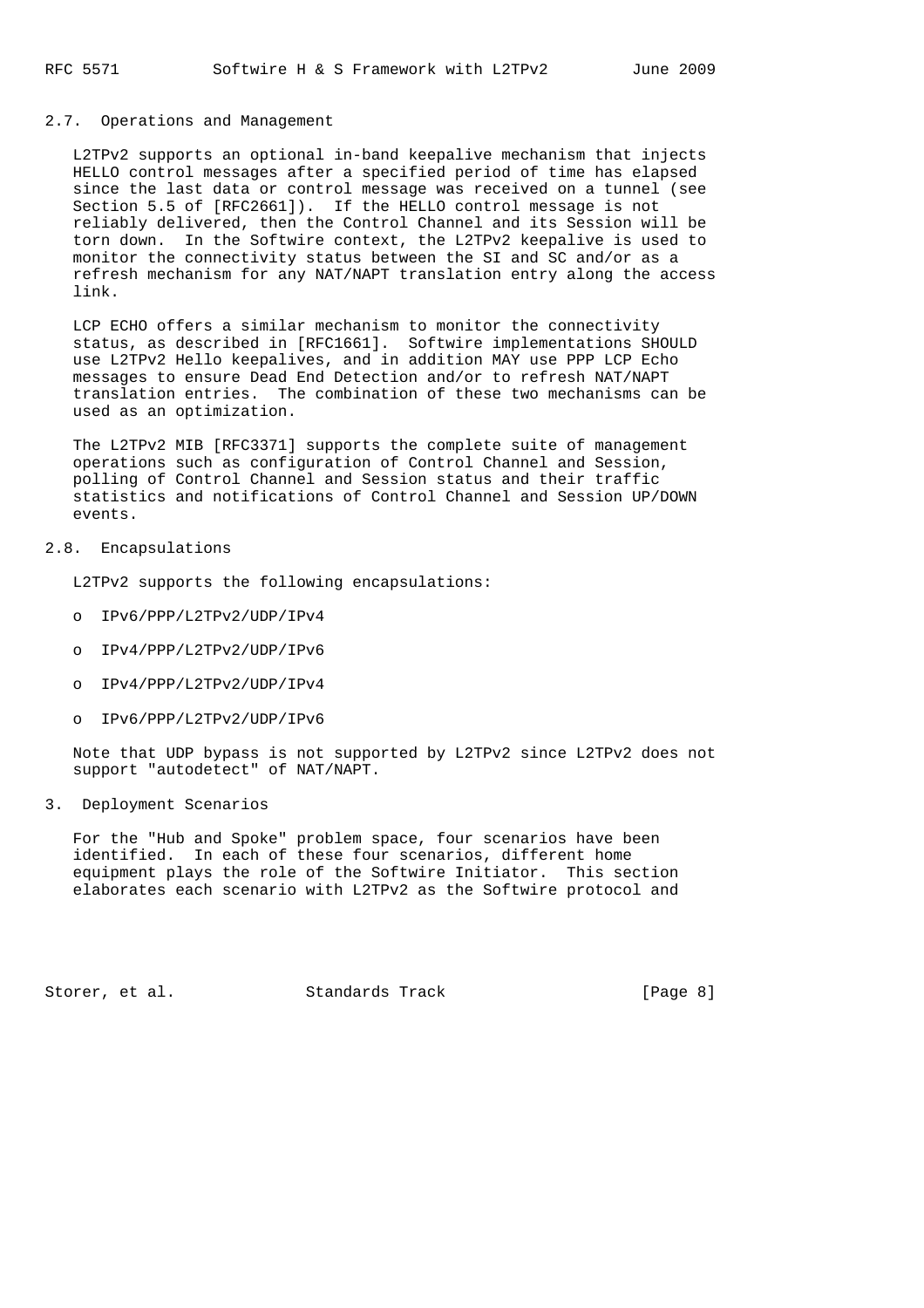other possible protocols involved to complete the solution. This section examines the four scenarios for both IPv6-over-IPv4 (Section 3.1) and IPv4-over-IPv6 (Section 3.2) encapsulations.

3.1. IPv6-over-IPv4 Softwires with L2TPv2

 The following sub-sections cover IPv6 connectivity (SPH) across an IPv4-only access network (STH) using a Softwire.

3.1.1. Host CPE as Softwire Initiator

 The Softwire Initiator (SI) is the host CPE (directly connected to a modem), which is dual-stack. There is no other gateway device. The IPv4 traffic SHOULD NOT traverse the Softwire. See Figure 1.

 IPv6 or dual-stack IPv4-only dual-stack |------------------||-----------------||----------| I SC SI N +-----+ +----------+ T | | | v4/v6 | E <==[ IPv6 ]....|v4/v6|....[IPv4-only]....| host CPE | R [network] | | [ network ] | | N | LNS | LNS | LNS | LAC Client E +-----+ +----------+ T  $\blacksquare$  . The contract of the contract of the contract of the contract of the contract of the contract of the contract of the contract of the contract of the contract of the contract of the contract of the contract of th  $()_{-}$   $=$   $($   $)$  <-- IPv6 traffic PPP o L2TPv2 o UDP o IPv4 (SPH) Softwire <------------------> IPV6CP: capable of /64 Intf-Id assignment or uniqueness check |------------------>/64 prefix RA |------------------>DNS, etc. DHCPv6

Figure 1: Host CPE as Softwire Initiator

 In this scenario, after the L2TPv2 Control Channel and Session establishment and PPP LCP negotiation (and optionally PPP Authentication) are successful, the IPv6 Control Protocol (IPV6CP) negotiates IPv6-over-PPP, which also provides the capability for the ISP to assign the 64-bit Interface-Identifier to the host CPE or perform uniqueness validation for the two interface identifiers at the two PPP ends [RFC5072]. After IPv6-over-PPP is up, IPv6

Storer, et al. Standards Track [Page 9]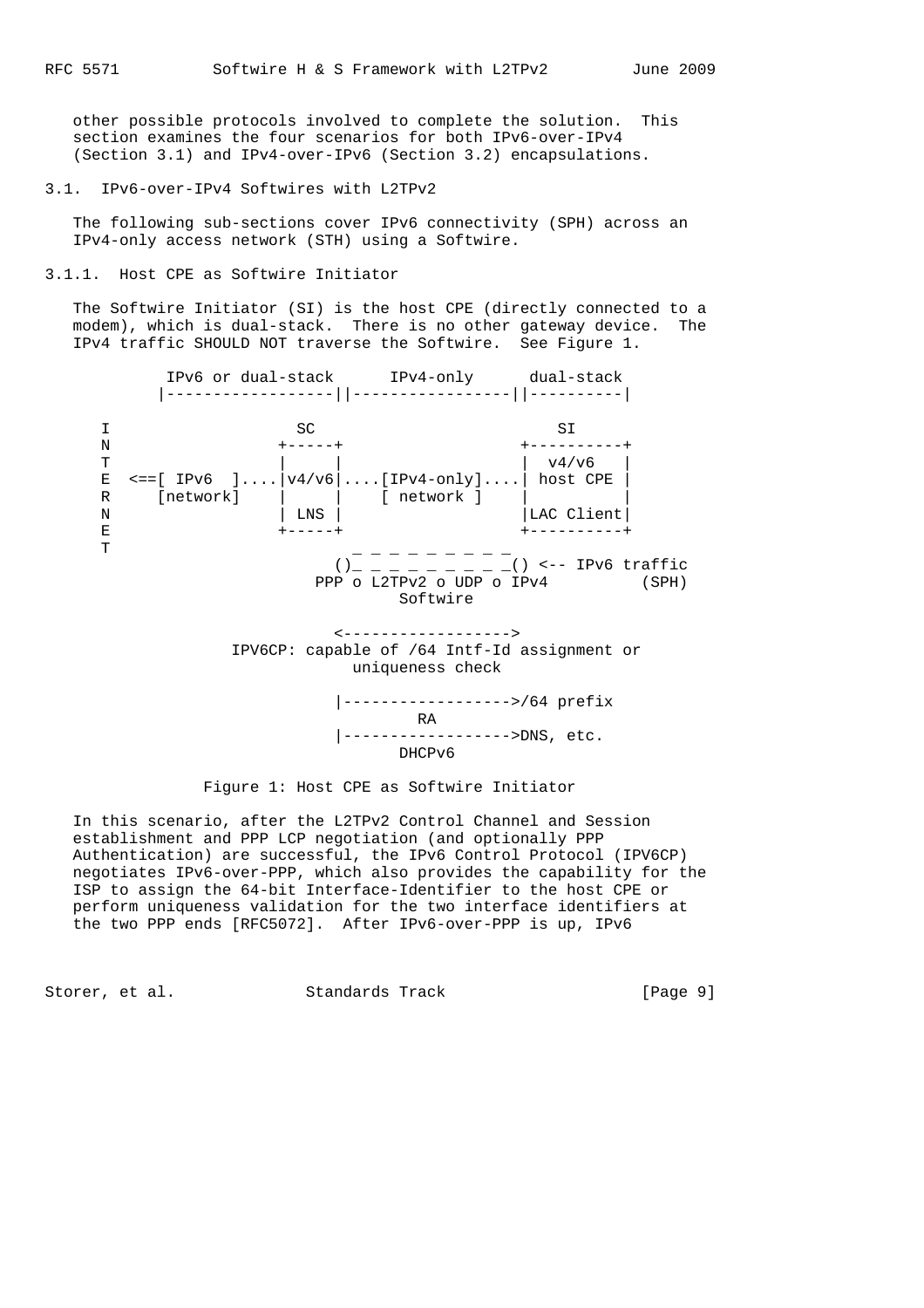Stateless Address Autoconfiguration / Neighbor Discovery runs over the IPv6-over-PPP link, and the LNS can inform the host CPE of a prefix to use for stateless address autoconfiguration through a Router Advertisement (RA) while other non-address configuration options (such as DNS [RFC3646] or other servers' addresses that might be available) can be conveyed to the host CPE via DHCPv6.

# 3.1.2. Router CPE as Softwire Initiator

 The Softwire Initiator (SI) is the router CPE, which is a dual-stack device. The IPv4 traffic SHOULD NOT traverse the Softwire. See Figure 2.



### Figure 2: Router CPE as Softwire Initiator

 In this scenario, after the L2TPv2 Control Channel and Session establishment and PPP LCP negotiation (and optionally PPP Authentication) are successful, IPV6CP negotiates IPv6-over-PPP, which also provides the capability for the ISP to assign the 64-bit

Storer, et al. Standards Track [Page 10]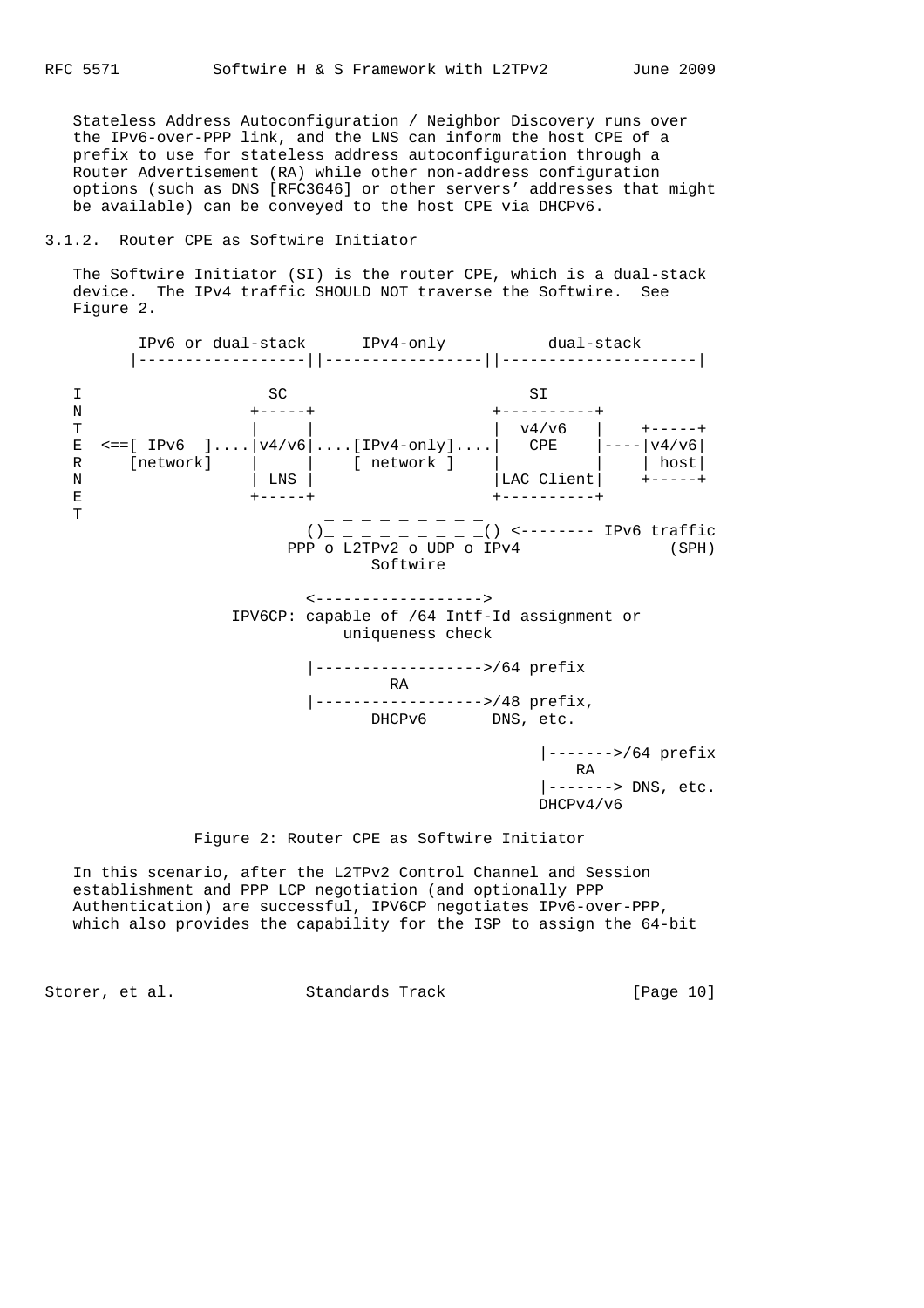Interface-Identifier to the router CPE or perform uniqueness validation for the two interface identifiers at the two PPP ends [RFC5072]. After IPv6-over-PPP is up, IPv6 Stateless Address Autoconfiguration / Neighbor Discovery runs over the IPv6-over-PPP link, and the LNS can inform the router CPE of a prefix to use for stateless address autoconfiguration through a Router Advertisement (RA). DHCPv6 can be used to perform IPv6 Prefix Delegation (e.g., delegating a prefix to be used within the home network [RFC3633]) and convey other non-address configuration options (such as DNS [RFC3646]) to the router CPE.

### 3.1.3. Host behind CPE as Softwire Initiator

 The CPE is IPv4-only. The Softwire Initiator (SI) is a dual-stack host (behind the IPv4-only CPE), which acts as an IPv6 host CPE. The IPv4 traffic SHOULD NOT traverse the Softwire. See Figure 3.



### Figure 3: Host behind CPE as Softwire Initiator

 In this scenario, after the L2TPv2 Control Channel and Session establishment and PPP LCP negotiation (and optionally PPP Authentication) are successful, IPV6CP negotiates IPv6-over-PPP, which also provides the capability for the ISP to assign the 64-bit

Storer, et al. Standards Track [Page 11]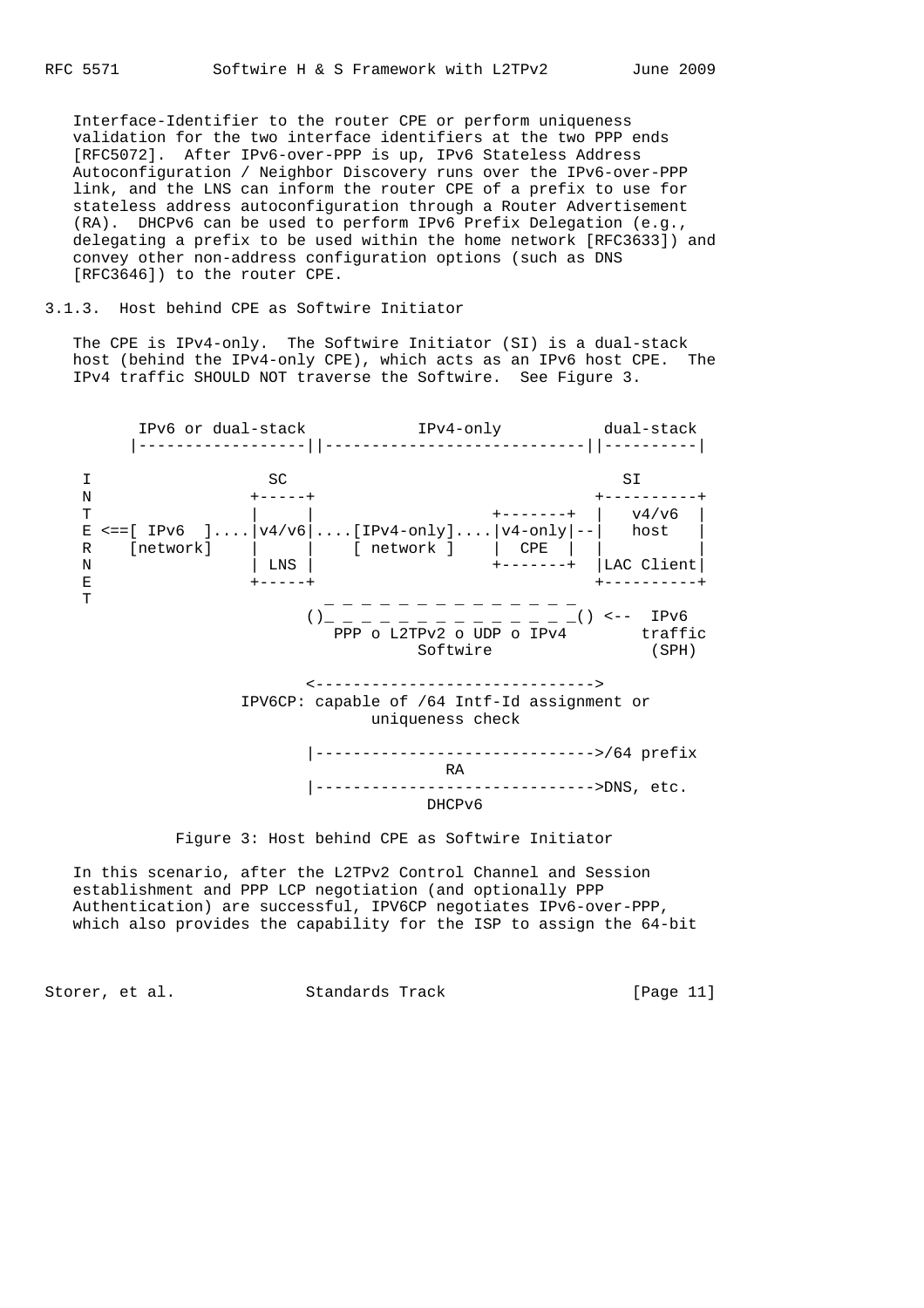Interface-Identifier to the host or perform uniqueness validation for the two interface identifiers at the two PPP ends [RFC5072]. After IPv6-over-PPP is up, IPv6 Stateless Address Autoconfiguration / Neighbor Discovery runs over the IPv6-over-PPP link, and the LNS can inform the host of a prefix to use for stateless address autoconfiguration through a Router Advertisement (RA) while other non-address configuration options (such as DNS [RFC3646]) can be conveyed to the host via DHCPv6.

3.1.4. Router behind CPE as Softwire Initiator

 The CPE is IPv4-only. The Softwire Initiator (SI) is a dual-stack device (behind the IPv4-only CPE) acting as an IPv6 CPE router inside the home network. The IPv4 traffic SHOULD NOT traverse the Softwire. See Figure 4.

Storer, et al. Standards Track [Page 12]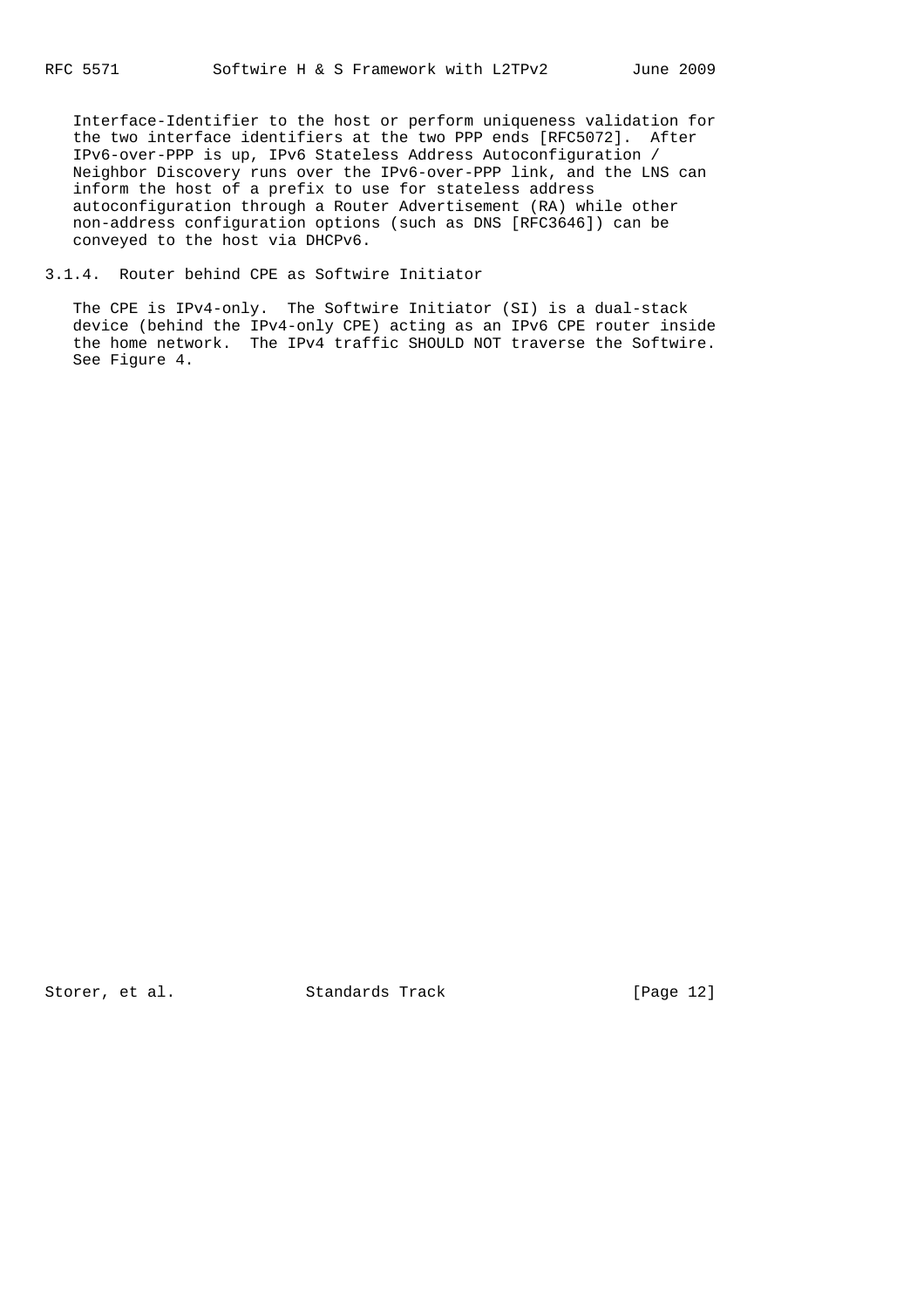

Figure 4: Router behind CPE as Softwire Initiator

 In this scenario, after the L2TPv2 Control Channel and Session establishment and PPP LCP negotiation (and optionally PPP Authentication) are successful, IPV6CP negotiates IPv6-over-PPP, which also provides the capability for the ISP to assign the 64-bit Interface-Identifier to the v4/v6 router or perform uniqueness validation for the two interface identifiers at the two PPP ends [RFC5072]. After IPv6-over-PPP is up, IPv6 Stateless Address Autoconfiguration / Neighbor Discovery runs over the IPv6-over-PPP link, and the LNS can inform the v4/v6 router of a prefix to use for stateless address autoconfiguration through a Router Advertisement

Storer, et al. Standards Track [Page 13]

DHCPv6 etc.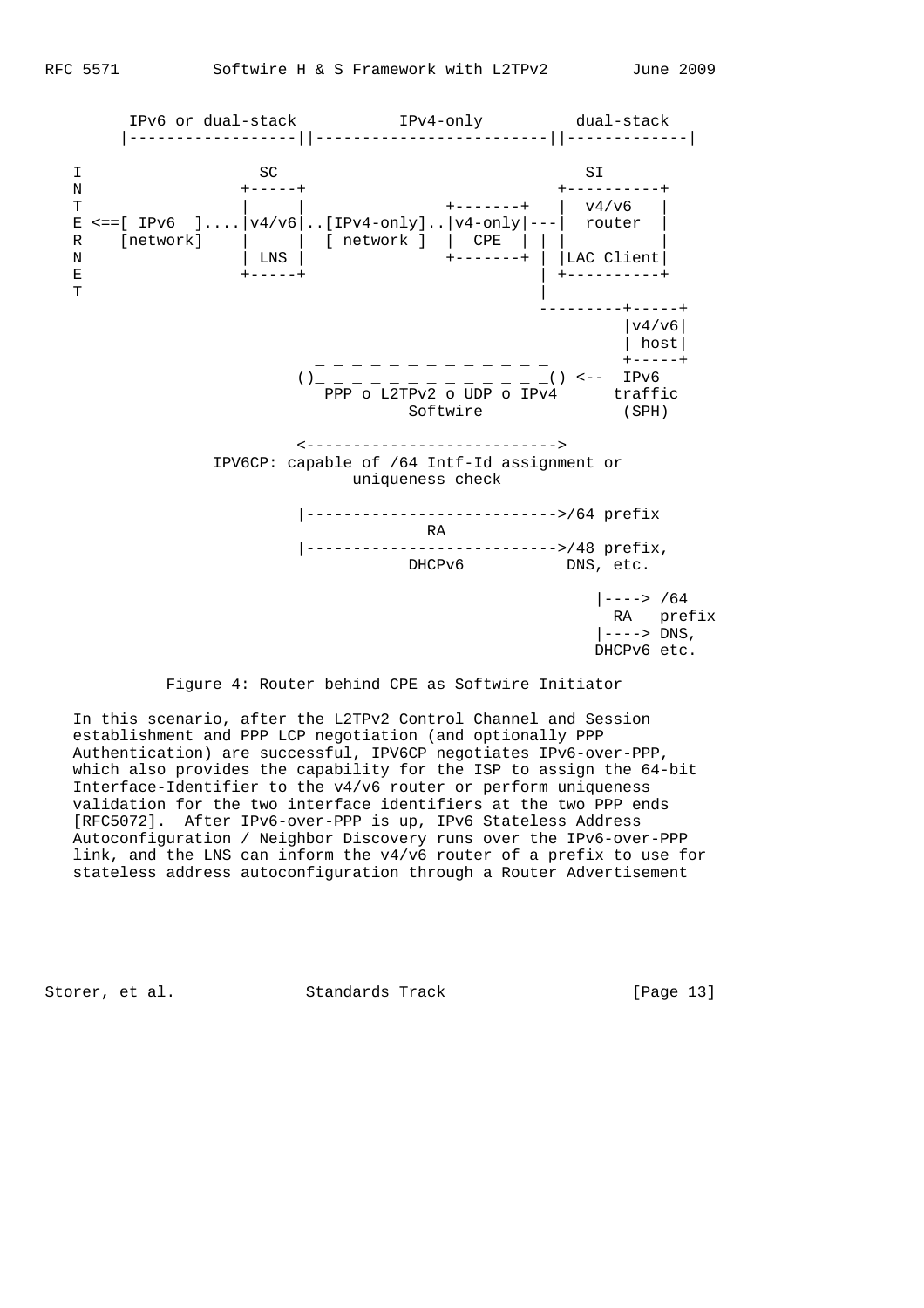(RA). DHCPv6 can be used to perform IPv6 Prefix Delegation (e.g., delegating a prefix to be used within the home network [RFC3633]) and convey other non-address configuration options (such as DNS [RFC3646]) to the v4/v6 router.

3.2. IPv4-over-IPv6 Softwires with L2TPv2

 The following sub-sections cover IPv4 connectivity (SPH) across an IPv6-only access network (STH) using a Softwire.

3.2.1. Host CPE as Softwire Initiator

 The Softwire Initiator (SI) is the host CPE (directly connected to a modem), which is dual-stack. There is no other gateway device. The IPv6 traffic SHOULD NOT traverse the Softwire. See Figure 5.

 IPv4 or dual-stack IPv6-only dual-stack |------------------||-----------------||----------| I SC SU N +-----+ +----------+ T | | | v4/v6 |  $E \leq = [IPv4 \quad ] \ldots \mid v4/v6 \mid \ldots [IPv6-only] \ldots \mid host CPE$ R [network] | | [ network ]<br>N | LNS | N | LNS | |LAC Client| E +-----+ +----------+ The contract of the contract of  $\mathbb{Z}$  and  $\mathbb{Z}$  are contract of the contract of  $\mathbb{Z}$  $()_{-}$   $=$   $($   $)$   $<$   $-$  IPv4 traffic PPP o L2TPv2 o UDP o IPv6 (SPH) Softwire <------------------>

 IPCP: capable of global IP assignment and DNS, etc.

Figure 5: Host CPE as Softwire Initiator

 In this scenario, after the L2TPv2 Control Channel and Session establishment and PPP LCP negotiation (and optionally PPP Authentication) are successful, the IP Control Protocol (IPCP) negotiates IPv4-over-PPP, which also provides the capability for the ISP to assign a global IPv4 address to the host CPE. A global IPv4 address can also be assigned via DHCP. Other configuration options (such as DNS) can be conveyed to the host CPE via IPCP [RFC1877] or DHCP [RFC2132].

Storer, et al. Standards Track [Page 14]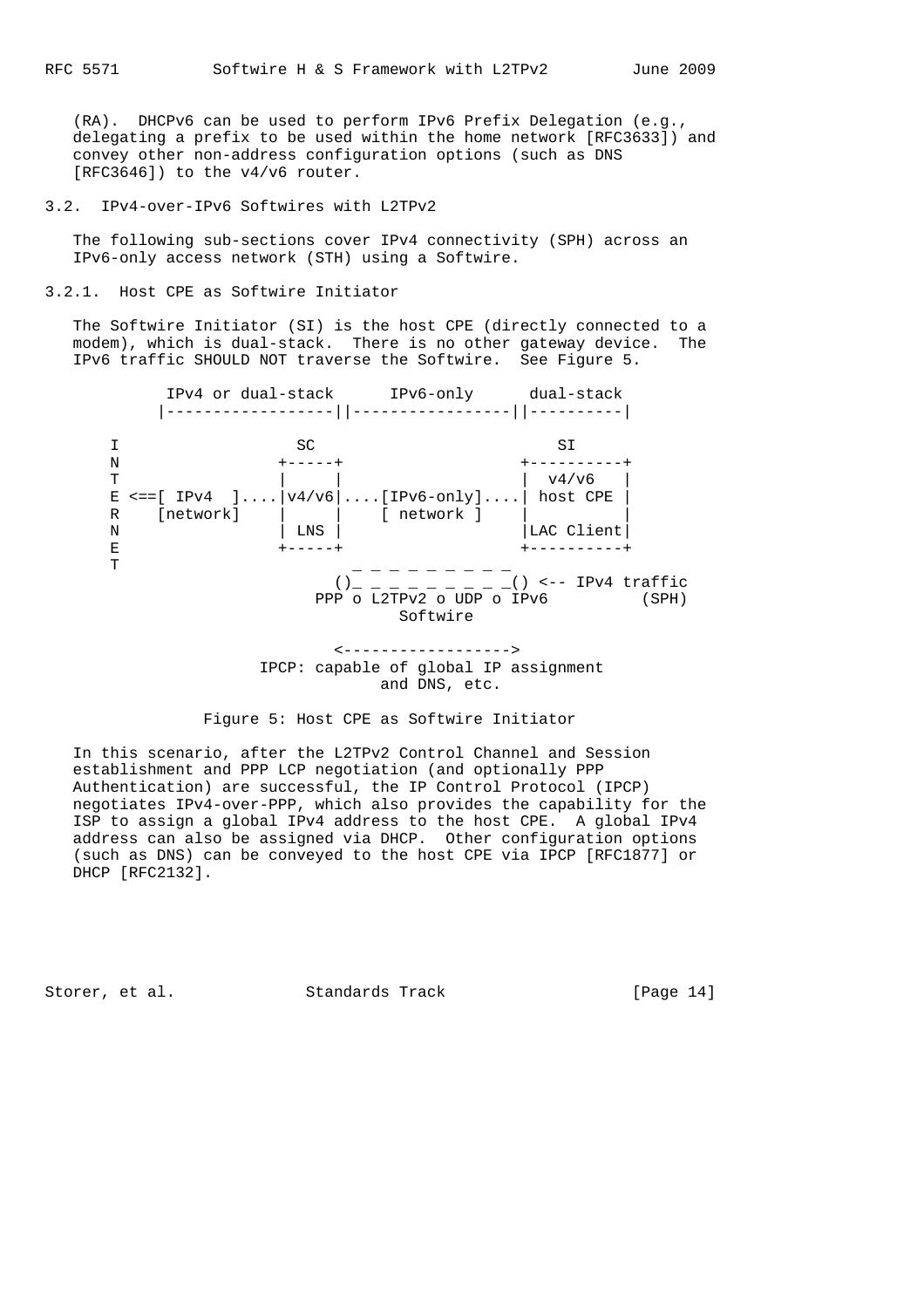### 3.2.2. Router CPE as Softwire Initiator

 The Softwire Initiator (SI) is the router CPE, which is a dual-stack device. The IPv6 traffic SHOULD NOT traverse the Softwire. See Figure 6.



### Figure 6: Router CPE as Softwire Initiator

 In this scenario, after the L2TPv2 Control Channel and Session establishment and PPP LCP negotiation (and optionally PPP Authentication) are successful, IPCP negotiates IPv4-over-PPP, which also provides the capability for the ISP to assign a global IPv4 address to the router CPE. A global IPv4 address can also be assigned via DHCP. Other configuration options (such as DNS) can be conveyed to the router CPE via IPCP [RFC1877] or DHCP [RFC2132]. For IPv4 Prefix Delegation for the home network, DHCP [SUBNET-ALL] can be used.

Storer, et al. Standards Track [Page 15]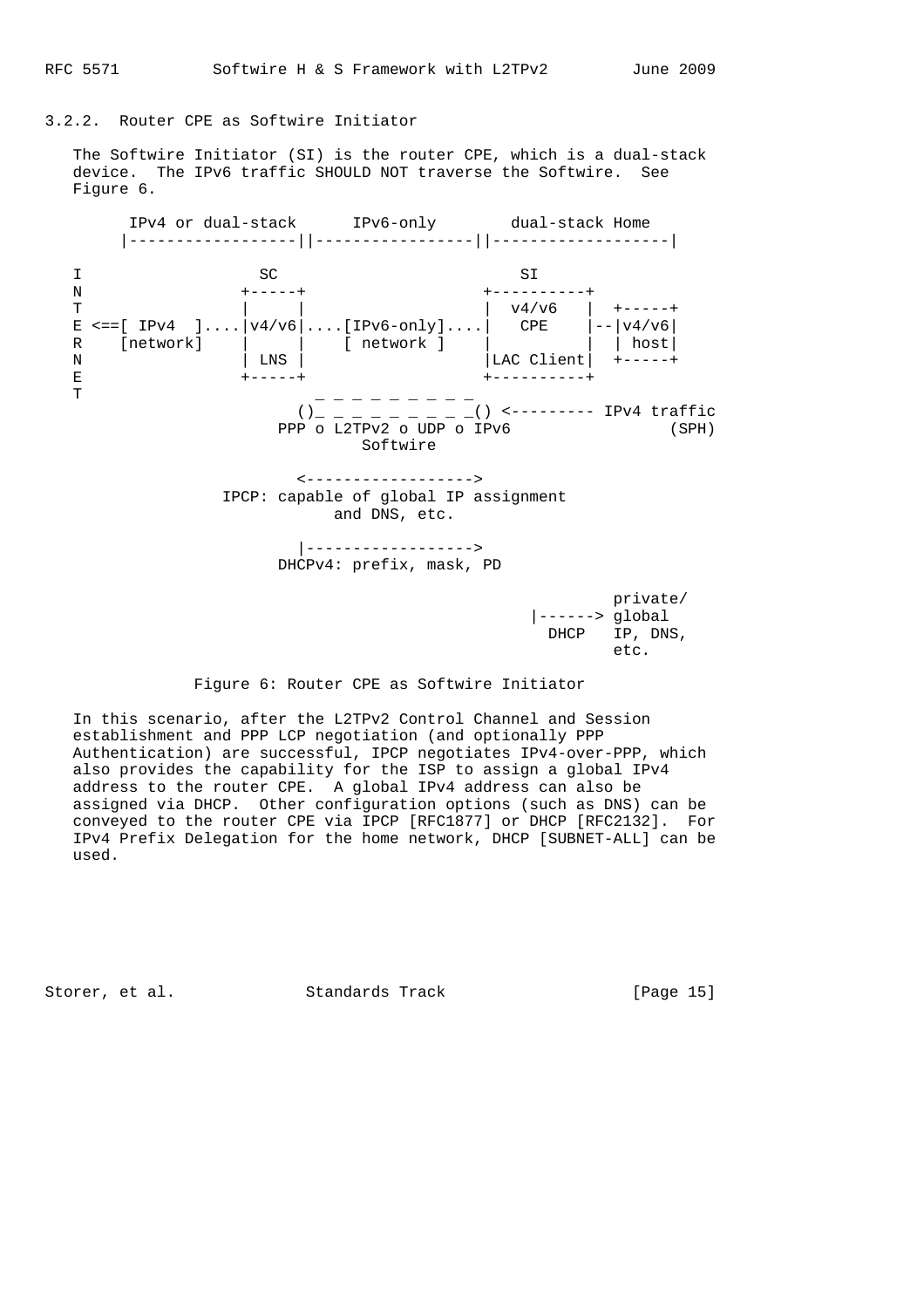### 3.2.3. Host behind CPE as Softwire Initiator

 The CPE is IPv6-only. The Softwire Initiator (SI) is a dual-stack host (behind the IPv6 CPE), which acts as an IPv4 host CPE. The IPv6 traffic SHOULD NOT traverse the Softwire. See Figure 7.



Figure 7: Host behind CPE as Softwire Initiator

 In this scenario, after the L2TPv2 Control Channel and Session establishment and PPP LCP negotiation (and optionally PPP Authentication) are successful, IPCP negotiates IPv4-over-PPP, which also provides the capability for the ISP to assign a global IPv4 address to the host. A global IPv4 address can also be assigned via DHCP. Other configuration options (such as DNS) can be conveyed to the host CPE via IPCP [RFC1877] or DHCP [RFC2132].

#### 3.2.4. Router behind CPE as Softwire Initiator

 The CPE is IPv6-only. The Softwire Initiator (SI) is a dual-stack device (behind the IPv6-only CPE) acting as an IPv4 CPE router inside the home network. The IPv6 traffic SHOULD NOT traverse the Softwire. See Figure 8.

Storer, et al. Standards Track [Page 16]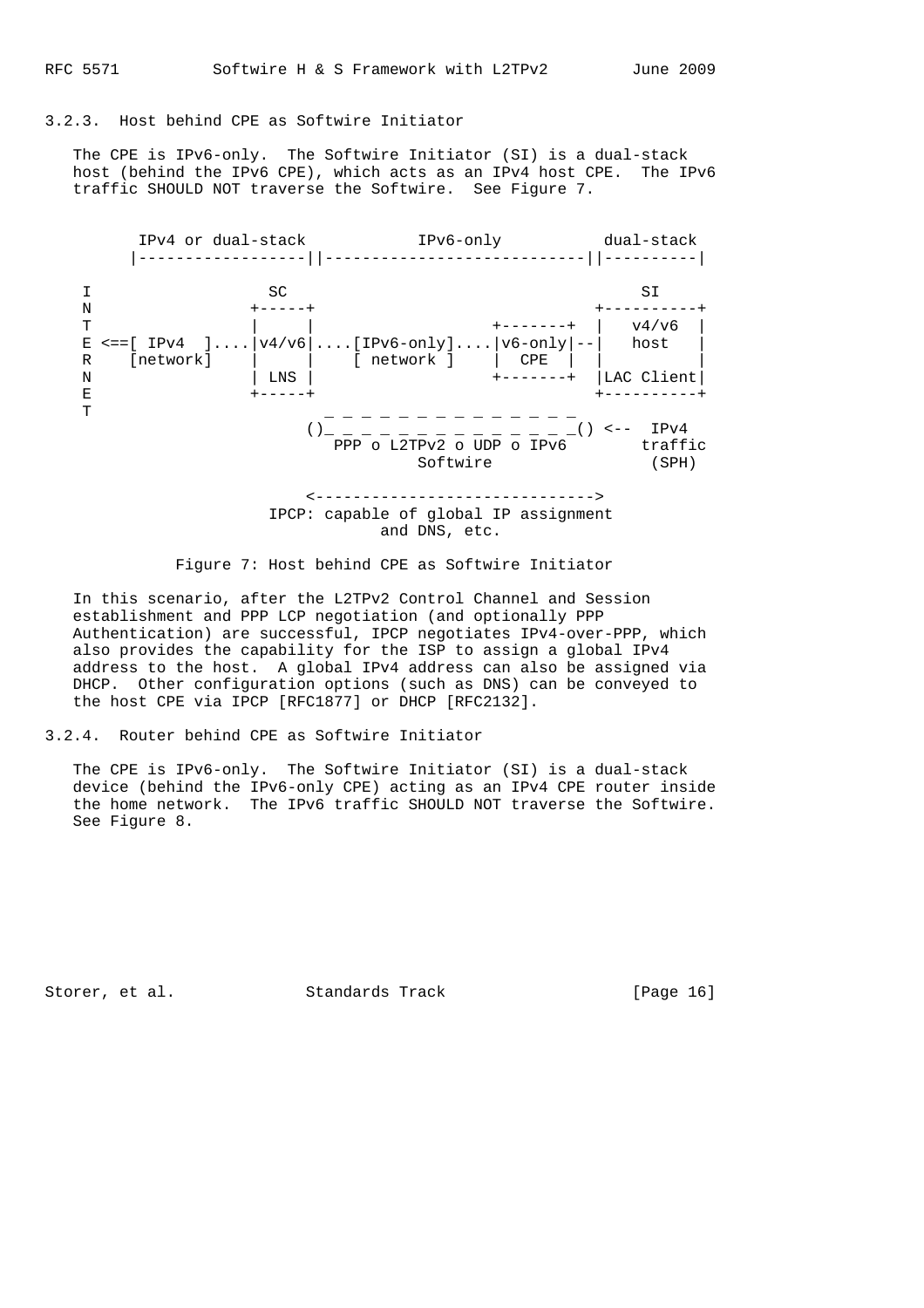

 $\epsilon$  etc.

Figure 8: Router behind CPE as Softwire Initiator

 In this scenario, after the L2TPv2 Control Channel and Session establishment and PPP LCP negotiation (and optionally PPP Authentication) are successful, IPCP negotiates IPv4-over-PPP, which also provides the capability for the ISP to assign a global IPv4 address to the v4/v6 router. A global IPv4 address can also be assigned via DHCP. Other configuration options (such as DNS) can be conveyed to the v4/v6 router via IPCP [RFC1877] or DHCP [RFC2132]. For IPv4 Prefix Delegation for the home network, DHCP [SUBNET-ALL] can be used.

# 4. References to Standardization Documents

 This section lists and groups documents from the Internet standardization describing technologies used to design the framework of the Softwire "Hub and Spoke" solution. This emphasizes the motivation of Softwire to reuse as many existing standards as

Storer, et al. Standards Track [Page 17]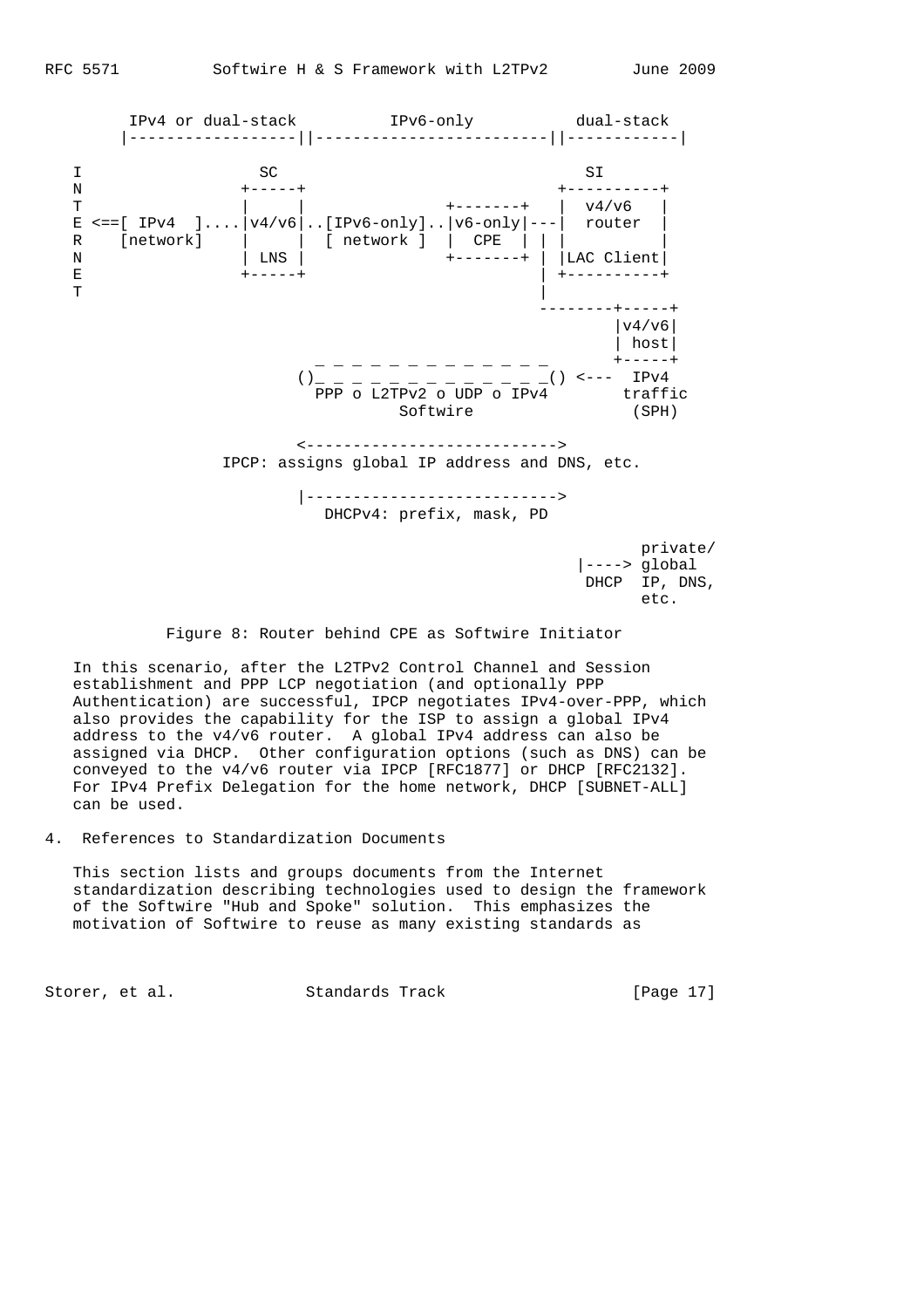possible. This list contains both Standards Track (Proposed Standard, Draft Standard, and Standard) and Informational documents. The list of documents and their status should only be only used for description purposes.

#### 4.1. L2TPv2

- RFC 2661 "Layer Two Tunneling Protocol 'L2TP'" [RFC2661].
	- \* For both IPv4 and IPv6 payloads (SPH), support is complete.
	- \* For both IPv4 and IPv6 transports (STH), support is complete.
- 4.2. Securing the Softwire Transport

RFC 3193 "Securing L2TP using IPsec" [RFC3193].

- RFC 3948 "UDP Encapsulation of IPsec ESP Packets" [RFC3948].
	- \* IPsec supports both IPv4 and IPv6 transports.
- 4.3. Authentication, Authorization, and Accounting
	- RFC 2865 "Remote Authentication Dial In User Service (RADIUS)" [RFC2865].

\* Updated by [RFC2868], [RFC3575], and [RFC5080].

- RFC 2867 "RADIUS Accounting Modifications for Tunnel Protocol Support" [RFC2867].
- RFC 2868 "RADIUS Attributes for Tunnel Protocol Support" [RFC2868].
- RFC 3162 "RADIUS and IPv6" [RFC3162].
- 4.4. MIB
	- RFC 1471 "The Definitions of Managed Objects for the Link Control Protocol of the Point-to-Point Protocol" [RFC1471].
	- RFC 1473 "The Definitions of Managed Objects for the IP Network Control Protocol of the Point-to-Point Protocol" [RFC1473].

Storer, et al. Standards Track [Page 18]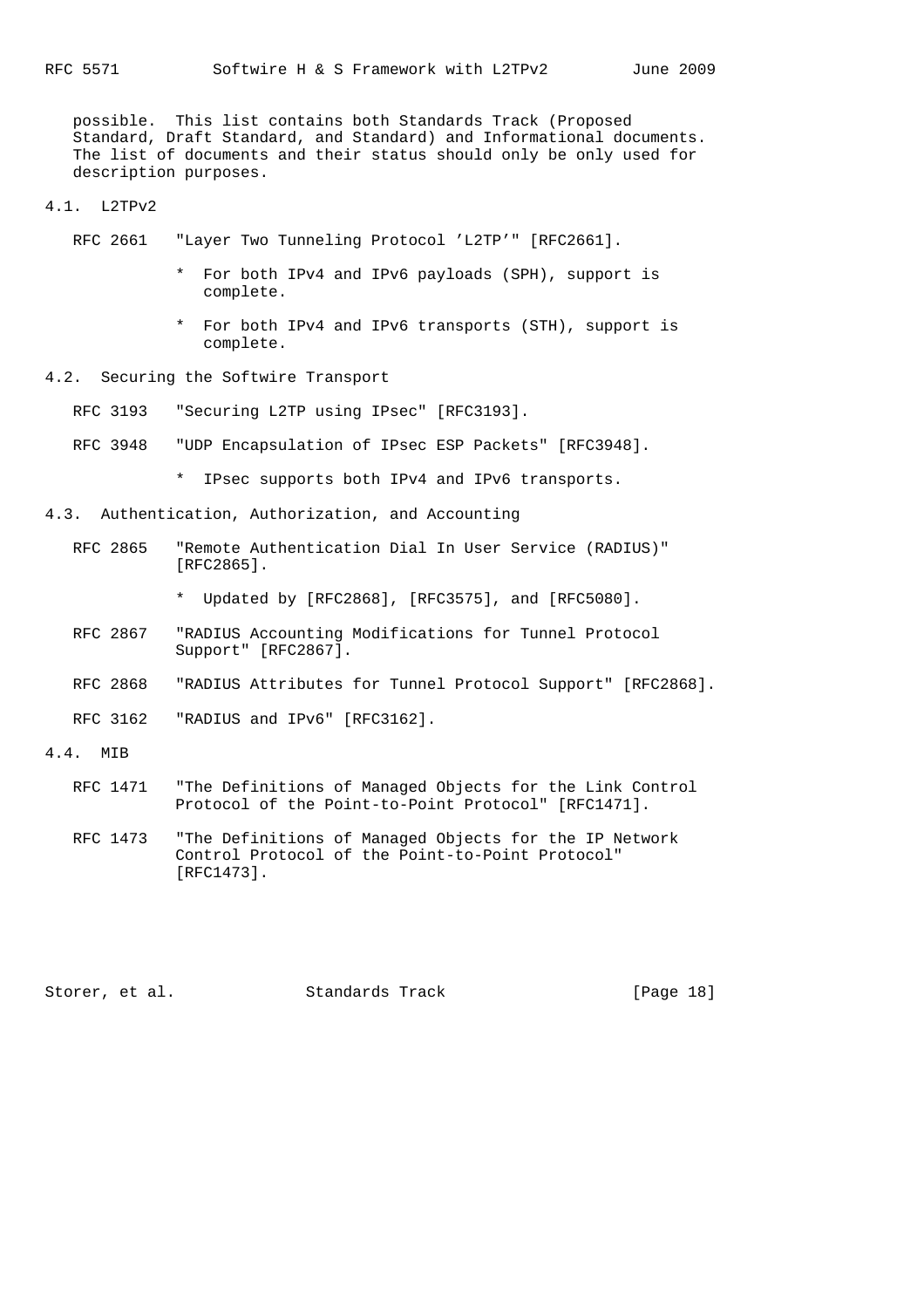- RFC 3371 "Layer Two Tunneling Protocol "L2TP" Management Information Base" [RFC3371].
- RFC 4087 "IP Tunnel MIB" [RFC4087].

\* Both IPv4 and IPv6 transports are supported.

4.5. Softwire Payload Related

- 4.5.1. For IPv6 Payloads
	- RFC 4861 "Neighbor Discovery for IP version 6 (IPv6)" [RFC4861].
	- RFC 4862 "IPv6 Stateless Address Autoconfiguration" [RFC4862].
	- RFC 5072 "IP Version 6 over PPP" [RFC5072].
	- RFC 3315 "Dynamic Host Configuration Protocol for IPv6 (DHCPv6)" [RFC3315].
	- RFC 3633 "IPv6 Prefix Options for Dynamic Host Configuration Protocol (DHCP) version 6" [RFC3633].
	- RFC 3646 "DNS Configuration options for Dynamic Host Configuration Protocol for IPv6 (DHCPv6)" [RFC3646].
	- RFC 3736 "Stateless Dynamic Host Configuration Protocol (DHCP) Service for IPv6" [RFC3736].
- 4.5.2. For IPv4 Payloads
	- RFC 1332 "The PPP Internet Protocol Control Protocol (IPCP)" [RFC1332].
	- RFC 1661 "The Point-to-Point Protocol (PPP)" [RFC1661].
	- RFC 1877 "PPP Internet Protocol Control Protocol Extensions for Name Server Addresses" [RFC1877].
	- RFC 2131 "Dynamic Host Configuration Protocol" [RFC2131].
	- RFC 2132 "DHCP Options and BOOTP Vendor Extensions" [RFC2132].

DHCP Subnet Allocation "Subnet Allocation Option".

\* Work in progress, see [SUBNET-ALL].

Storer, et al. Standards Track [Page 19]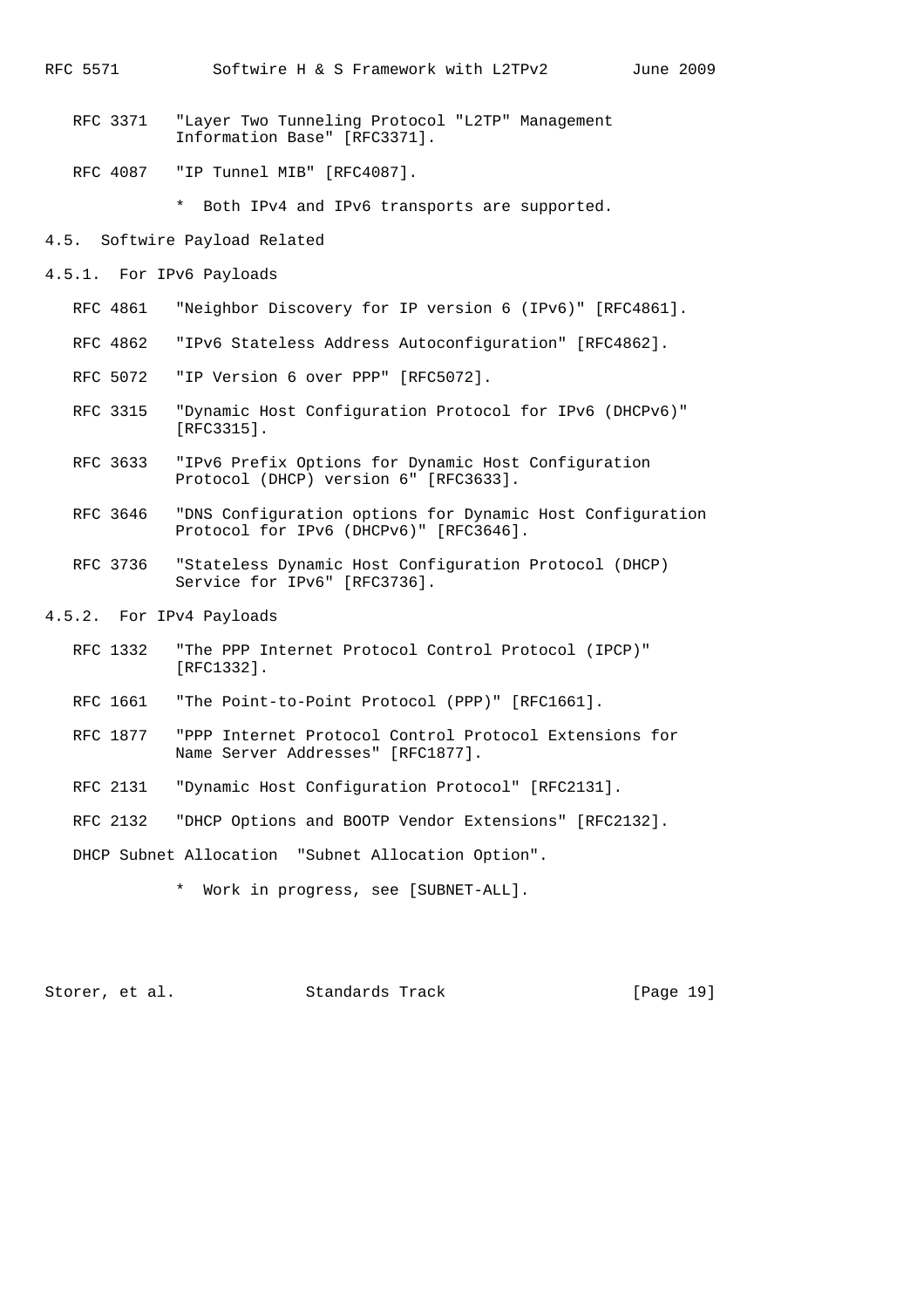# 5. Softwire Establishment

 A Softwire is established in three distinct steps, potentially preceded by an optional IPsec-related step 0 (see Figure 9). First, an L2TPv2 tunnel with a single session is established from the SI to the SC. Second, a PPP session is established over the L2TPv2 session and the SI obtains an address. Third, the SI optionally gets other information through DHCP such as a delegated prefix and DNS servers.

| SC |                                                                                           | SI                                               |  |  |
|----|-------------------------------------------------------------------------------------------|--------------------------------------------------|--|--|
|    | --------IKEv1------------->                                                               | Step 0<br>IPsec SA establishment<br>(optional)   |  |  |
|    | ------------L2TPv2------------>                                                           | Step 1<br>L2TPv2 Tunnel establishment            |  |  |
|    | <---------------PPP-------------> <br><-----Endpoint Configuration---->  PPP and Endpoint | Step 2<br>configuration                          |  |  |
|    | <------Router Configuration----->                                                         | Step 3<br>Additional configuration<br>(optional) |  |  |

Figure 9: Steps for the Establishment of a Softwire

 Figure 10 depicts details of each of these steps required to establish a Softwire.

Storer, et al. Standards Track [Page 20]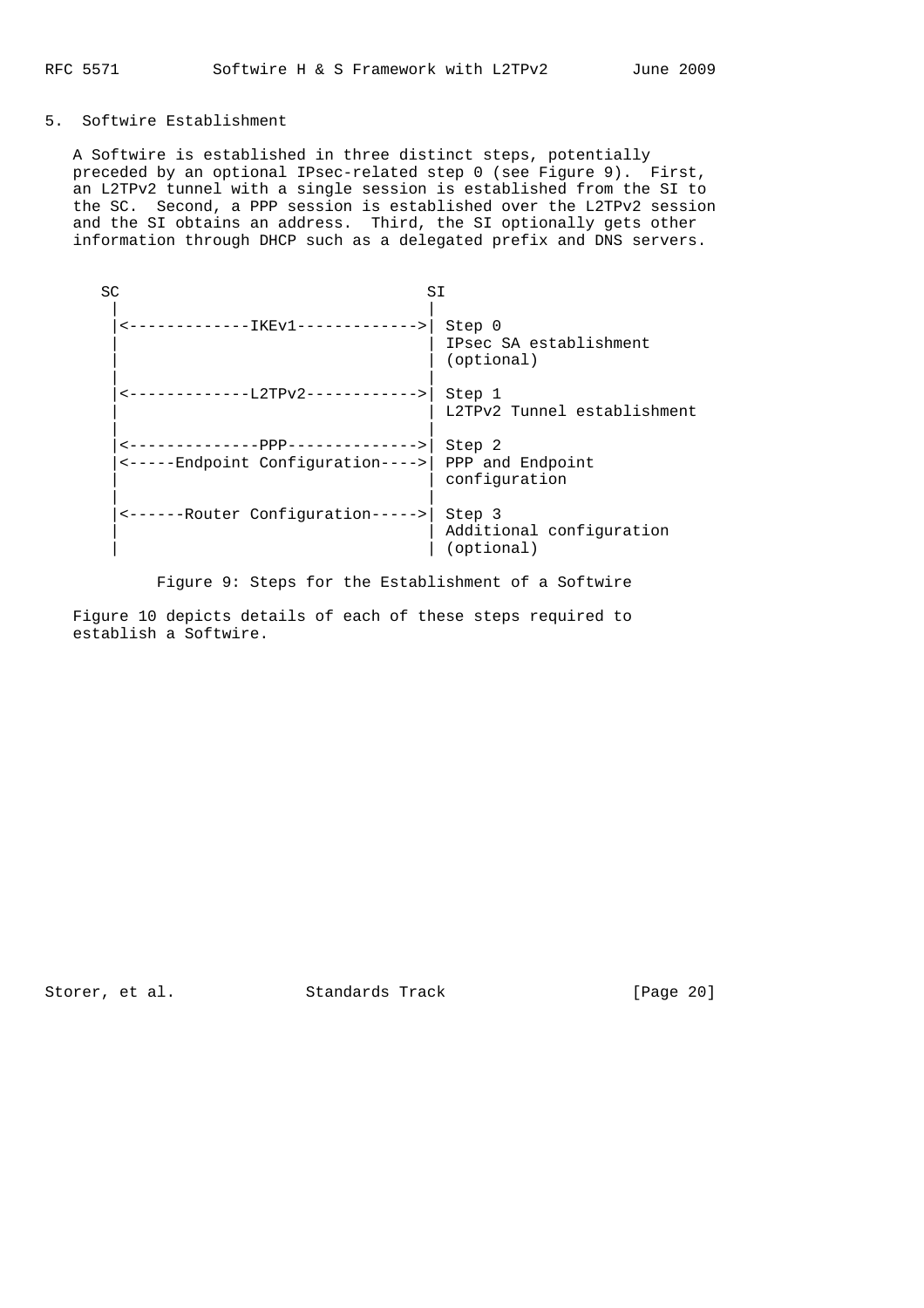| SC |                                                                                                                                                                                                                            | SI                                                              |  |  |  |
|----|----------------------------------------------------------------------------------------------------------------------------------------------------------------------------------------------------------------------------|-----------------------------------------------------------------|--|--|--|
|    | <------------IKEv1-------------->                                                                                                                                                                                          | Step 0<br>= IKEv1 (Optional)                                    |  |  |  |
|    | <-------------SCCRQ--------------<br>------------SCCRP--------------><br><-------------SCCCN---------------<br><-------------ICRQ----------------<br>-------------ICRP---------------><br><------------ICCN--------------- | Step 1<br>L2TPv2                                                |  |  |  |
|    | <-----Configuration-Request------<br>------Configuration-Request-----><br>--------Configuration-Ack-------><br><-------Configuration-Ack--------                                                                           | Step 2<br>PPP<br>LCP                                            |  |  |  |
|    | ----------Challenge------------> <br><-----------Response--------------<br>-----------Success------------->                                                                                                                | - PPP Authentication<br>(Optional - CHAP)                       |  |  |  |
|    | <-----Configuration-Request------ <br>------Configuration-Request-----> <br>--------Configuration-Ack-------> <br><-------Configuration-Ack--------                                                                        | PPP NCP<br>(IPV6CP or IPCP)                                     |  |  |  |
|    | <------Router-Solicitation------- <br>-------Router-Advertisement----->                                                                                                                                                    | - Neighbor Discovery<br>(IPv6 only)                             |  |  |  |
|    | <-----------SOLICIT------------<br>----------ADVERTISE------------><br>------------REPLY-------------->                                                                                                                    | Step3<br>DHCP (Optional)<br>DHCPv6<br>(IPv6 SW, Optional)<br>or |  |  |  |
|    | <--------DHCPDISCOVER-----------<br>----------DHCPOFFER------------> <br><---------DHCPREQUEST------------ <br>-----------DHCPACK------------>                                                                             | DHCPv4<br>(IPv4 SW, Optional)                                   |  |  |  |

Figure 10: Detailed Steps in the Establishment of a Softwire

Storer, et al. Standards Track [Page 21]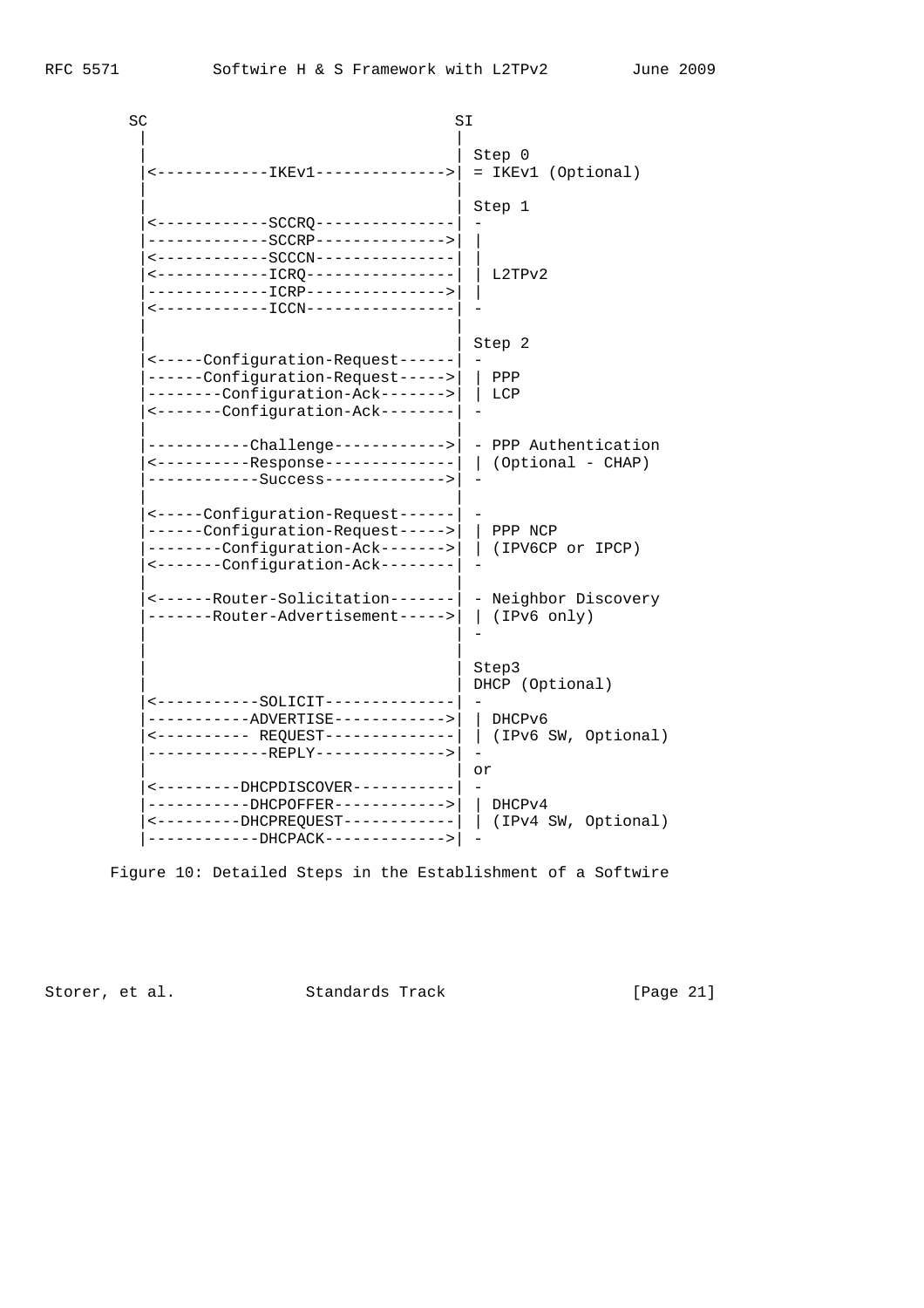The IPsec-related negotiations in step 0 are optional. The L2TPv2 negotiations in step 1 are described in Section 5.1. The PPP Network Control Protocol (NCP) negotiations in step 2 use IPV6CP for IPv6 over-IPv4 Softwires, and IPCP for IPv4-over-IPv6 Softwires (see Section 5.2.4). The optional DHCP negotiations in step 3 use DHCPv6 for IPv6-over-IPv4 Softwires, and DHCPv4 for IPv4-over-IPv6 Softwires (see Section 5.4). Additionally, for IPv6-over-IPv4 Softwires, the DHCPv6 exchange for non-address configuration (such as DNS) can use Stateless DHCPv6, the two-message exchange with Information-Request and Reply messages (see Section 1.2 of [RFC3315] and [RFC3736]).

### 5.1. L2TPv2 Tunnel Setup

 L2TPv2 [RFC2661] was originally designed to provide private network access to end users connected to a public network. In the L2TPv2 incoming call model, the end user makes a connection to an L2TP Access Concentrator (LAC). The LAC then initiates an L2TPv2 tunnel to an L2TP Network Server (LNS). The LNS then transfers end-user traffic between the L2TPv2 tunnel and the private network.

 In the Softwire "Hub and Spoke" model, the Softwire Initiator (SI) assumes the role of the LAC Client and the Softwire Concentrator (SC) assumes the role of the LNS.

 In the Softwire model, an L2TPv2 packet MUST be carried over UDP. The underlying version of the IP protocol may be IPv4 or IPv6, depending on the Softwire scenario.

 In the following sections, the term "Tunnel" follows the definition from Section 1.2 of [RFC2661], namely: "The Tunnel consists of a Control Connection and zero or more L2TP Sessions".

## 5.1.1. Tunnel Establishment

 Figure 11 describes the messages exchanged and Attribute Value Pairs (AVPs) used to establish a tunnel between an SI (LAC) and an SC (LNS). The messages and AVPs described here are only a subset of those defined in [RFC2661]. This is because Softwires use only a subset of the L2TPv2 functionality. The subset of L2TP Control Connection Management AVPs that is applicable to Softwires is grouped into Required AVPs and Optional AVPs on a per-control-message basis (see Figure 11). For each control message, Required AVPs include all the "MUST be present" AVPs from [RFC2661] for that control message, and Optional AVPs include the "MAY be present" AVPs from [RFC2661] that are used in the Softwire context on that control message. Note that in the Softwire environment, the SI always initiates the tunnel. L2TPv2 AVPs SHOULD NOT be hidden.

Storer, et al. Standards Track [Page 22]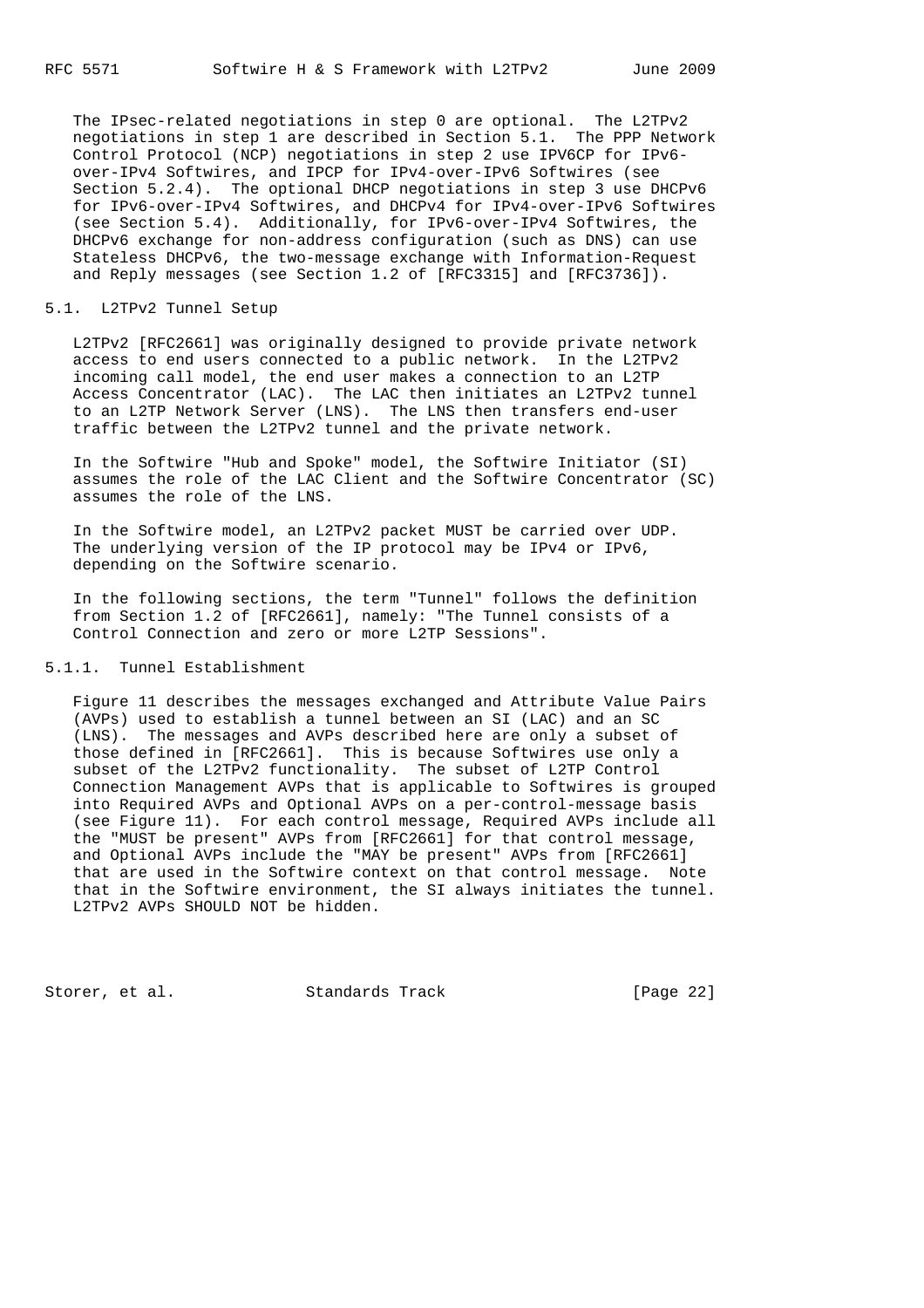SC SI |<--------SCCRQ---------| Required AVPs: Message Type Protocol Version Host Name Framing Capabilities Assigned Tunnel ID Optional AVPs: Receive Window Size Challenge Firmware Revision Vendor Name |---------SCCRP-------->| Required AVPs: Message Type Protocol Version Framing Capabilities Host Name Assigned Tunnel ID Optional AVPs: Firmware Revision Vendor Name Receive Window Size Challenge Challenge Response |<--------SCCCN---------| Required AVPs: Message Type Optional AVPs: Challenge Response

Figure 11: Control Connection Establishment

 In L2TPv2, generally, the tunnel between an LAC and LNS may carry the data of multiple users. Each of these users is represented by an L2TPv2 session within the tunnel. In the Softwire environment, the tunnel carries the information of a single user. Consequently, there is only one L2TPv2 session per tunnel. Figure 12 describes the messages exchanged and the AVPs used to establish a session between an SI (LAC) and an SC (LNS). The messages and AVPs described here are only a subset of those defined in [RFC2661]. This is because Softwires use only a subset of the L2TPv2 functionality. The subset of L2TP Call Management (i.e., Session Management) AVPs that is applicable to Softwires is grouped into Required AVPs and Optional AVPs on a per-control-message basis (see Figure 12). For each

Storer, et al. Standards Track [Page 23]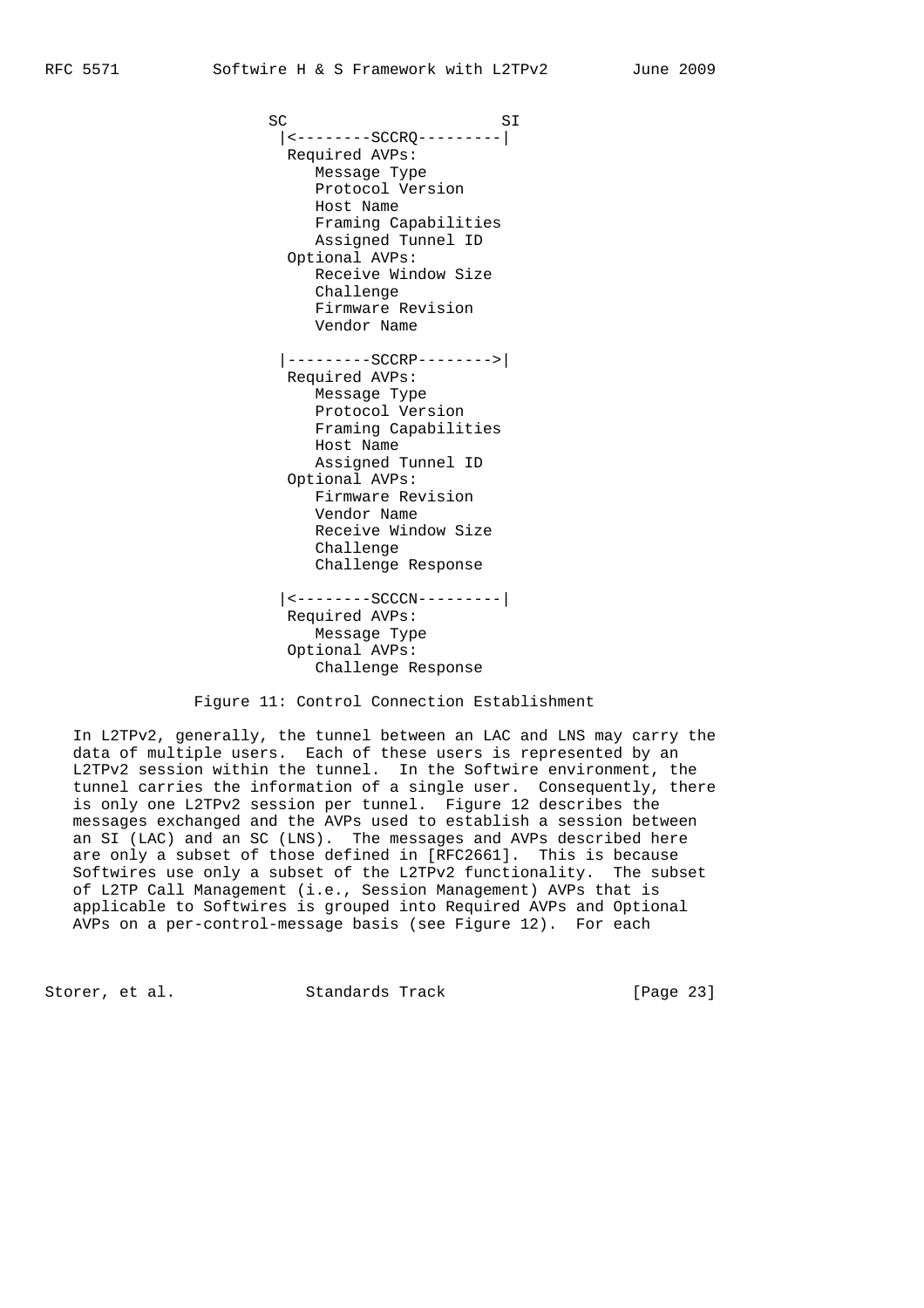control message, Required AVPs include all the "MUST be present" AVPs from [RFC2661] for that control message, and Optional AVPs include the "MAY be present" AVPs from [RFC2661] that are used in the Softwire context on that control message. Note that in the Softwire environment, the SI always initiates the session. An L2TPv2 session setup for a Softwire uses only the incoming call model. No outgoing or analog calls (sessions) are permitted. L2TPv2 AVPs SHOULD NOT be hidden.

 SC SI |<--------ICRQ---------| Required AVPs: Message Type Assigned Session ID Call Serial Number |---------ICRP-------->| Required AVPs: Message Type Assigned Session ID |<--------ICCN---------| Required AVPs: Message Type (Tx) Connect Speed Framing Type

Figure 12: Session Establishment

 The following sub-sections (5.1.1.1 through 5.1.1.3) describe in more detail the Control Connection and Session establishment AVPs (see message flows in Figures 11 and 12, respectively) that are required, optional and not relevant for the L2TPv2 Tunnel establishment of a Softwire. Specific L2TPv2 protocol messages and flows that are not explicitly described in these sections are handled as defined in [RFC2661].

 The mechanism for hiding AVP Attribute values is used, as described in Section 4.3 of [RFC2661], to hide sensitive control message data such as usernames, user passwords, or IDs, instead of sending the AVP contents in the clear. Since AVPs used in L2TP messages for the Softwire establishment do not transport such sensitive data, L2TPv2 AVPs SHOULD NOT be hidden.

Storer, et al. Standards Track [Page 24]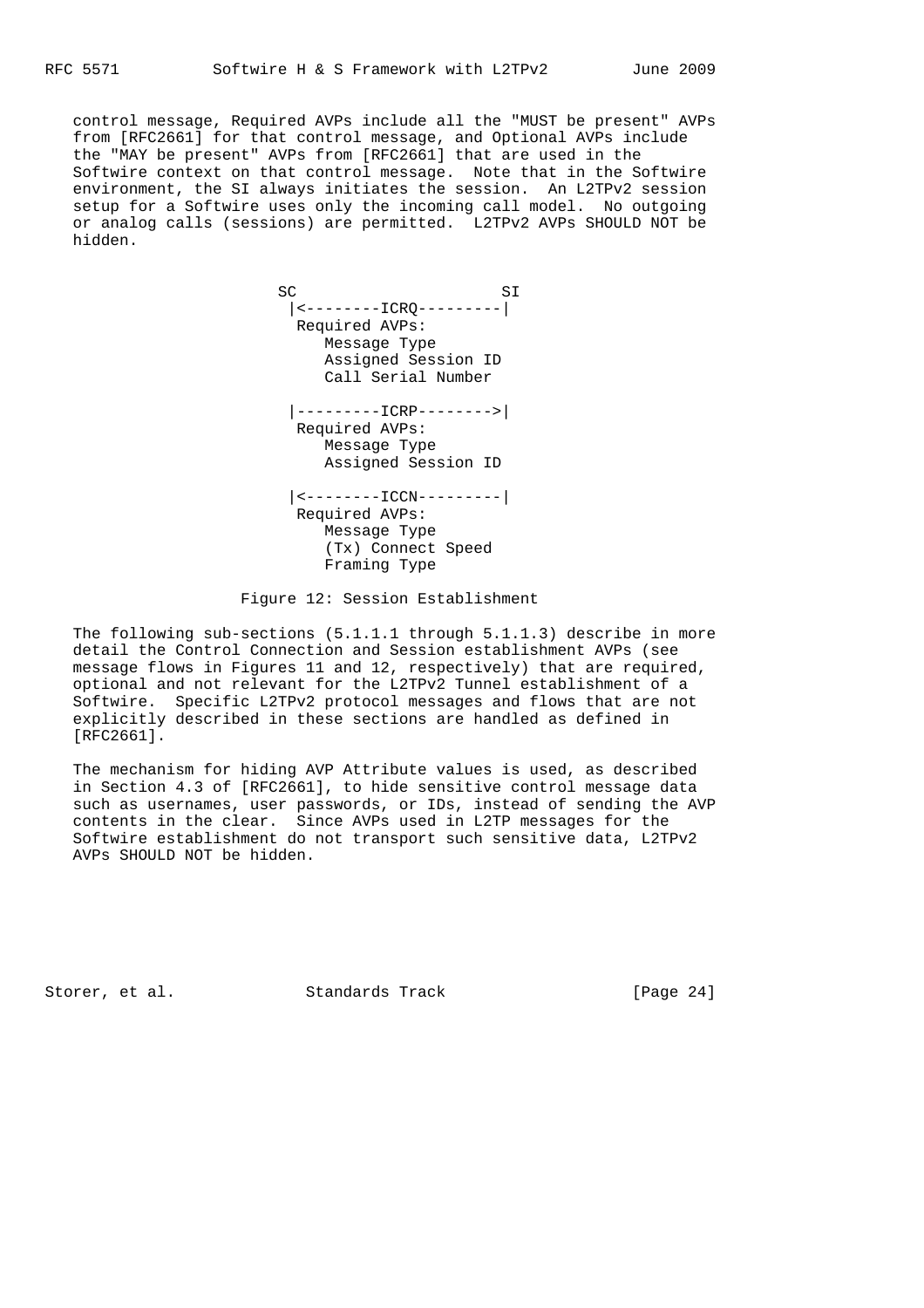# 5.1.1.1. AVPs Required for Softwires

 This section prescribes specific values for AVPs that are required (by [RFC2661]) to be present in one or more of the messages used for the Softwire establishment, as they are used in the Softwire context. It combines all the Required AVPs from all the control messages in Section 5.1.1, and provides Softwire-specific use guidance.

#### Host Name AVP

 This AVP is required in SCCRQ and SCCRP messages. This AVP MAY be used to authenticate users, in which case it would contain a user identification. If this AVP is not used to authenticate users, it may be used for logging purposes.

Framing Capabilities AVP

 Both the synchronous (S) and asynchronous (A) bits SHOULD be set to 1. This AVP SHOULD be ignored by the receiver.

Framing Type AVP

 The synchronous bit SHOULD be set to 1 and the asynchronous bit to 0. This AVP SHOULD be ignored by the receiver.

(Tx) Connect Speed AVP

 (Tx) Connect Speed is a required AVP but is not meaningful in the Softwire context. Its value SHOULD be set to 0 and ignored by the receiver.

 Message Type AVP, Protocol Version AVP, Assigned Tunnel ID AVP, Call Serial Number AVP, and Assigned Session ID AVP

As defined in [RFC2661].

5.1.1.2. AVPs Optional for Softwires

 This section prescribes specific values for AVPs that are Optional (not required by [RFC2661]) but used in the Softwire context. It combines all the Optional AVPs from all the control messages in Section 5.1.1, and provides Softwire-specific use guidance.

Storer, et al. Standards Track [Page 25]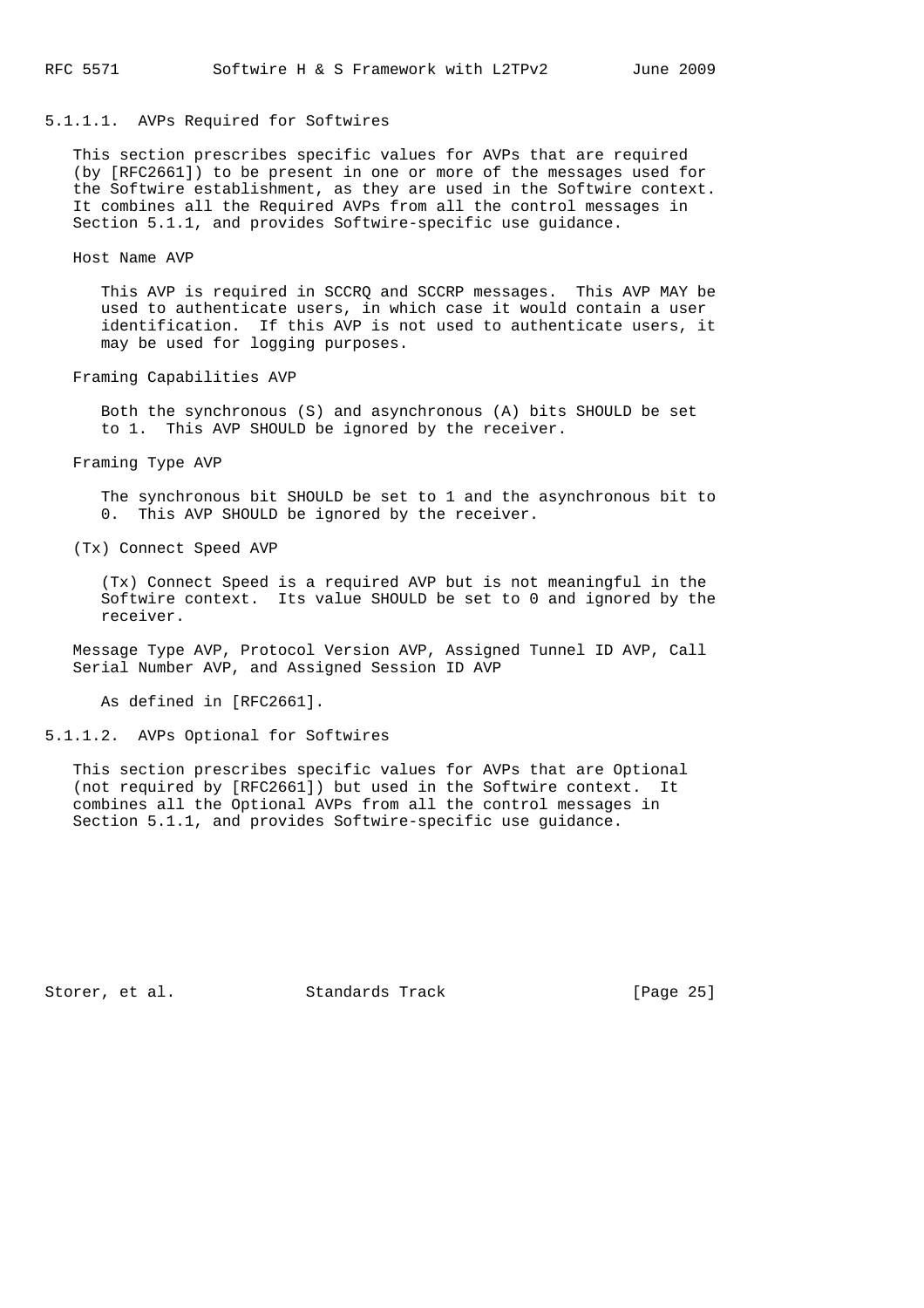Challenge AVP and Challenge Response AVP

 These AVPs are not required, but are necessary to implement tunnel authentication. Since tunnel authentication happens at the beginning of L2TPv2 tunnel creation, it can be helpful in preventing denial-of-service (DoS) attacks. See Section 5.1.1 of [RFC2661].

 The usage of these AVPs in L2TP messages is OPTIONAL, but SHOULD be implemented in the SC.

Receive Window Size AVP, Firmware Revision AVP, and Vendor Name AVP

As defined in [RFC2661].

5.1.1.3. AVPs Not Relevant for Softwires

 L2TPv2 specifies numerous AVPs that, while allowed for a given message, are irrelevant to Softwires. They can be irrelevant to Softwires because they do not apply to the Softwire establishment flow (e.g., they are only used in the Outgoing Call establishment message exchange, while Softwires only use the Incoming Call message flow), or because they are Optional AVPs that are not used. L2TPv2 AVPs that are relevant to Softwires were covered in Sections 5.1.1, 5.1.1.1, and 5.1.1.2. Softwire implementations SHOULD NOT send AVPs that are not relevant to Softwires. However, they SHOULD ignore them when they are received. This will simplify the creation of Softwire applications that build upon existing L2TPv2 implementations.

### 5.1.2. Tunnel Maintenance

 Periodically, the SI/SC MUST transmit a message to the peer to detect tunnel or peer failure and maintain NAT/NAPT contexts. The L2TPv2 HELLO message provides a simple, low-overhead method of doing this.

 The default values specified in [RFC2661] for L2TPv2 HELLO messages could result in a dead-end detection time of 83 seconds. Although these retransmission timers and counters SHOULD be configurable (see Section 5.8 of [RFC2661]), these values may not be adapted for all situations, where a quicker dead-end detection is required, or where NAT/NAPT context needs to be refreshed more frequently. In such cases, the SI/SC MAY use, in combination with L2TPv2 HELLO, LCP ECHO messages (Echo-Request and Echo-Reply codes) described in [RFC1661]. When used, LCP ECHO messages SHOULD have a re-emission timer lower than the value for L2TPv2 HELLO messages. The default value recommended in Section 6.5 of [RFC2661] for the HELLO message retransmission interval is 60 seconds. When used, a set of suggested values (included here only for guidance) for the LCP ECHO message

Storer, et al. Standards Track [Page 26]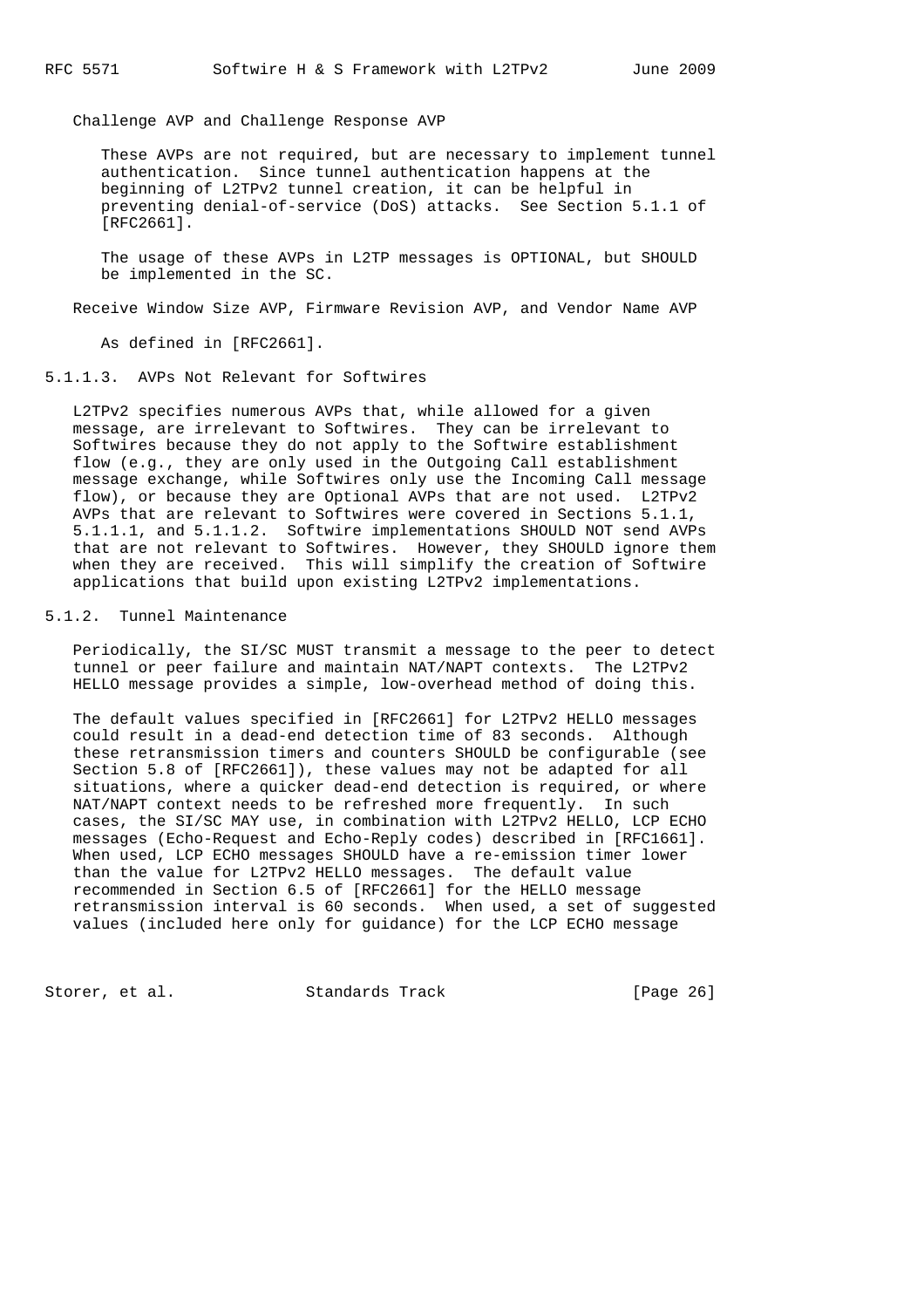request interval is a default of 30 seconds, a minimum of 10 seconds, and a maximum of the lesser of the configured L2TPv2 HELLO retransmission interval and 60 seconds.

# 5.1.3. Tunnel Teardown

 Either the SI or SC can tear down the session and tunnel. This is done as specified in Section 5.7 of [RFC2661], by sending a StopCCN control message. There is no action specific to Softwires in this case.

### 5.1.4. Additional L2TPv2 Considerations

 In the Softwire "Hub and Spoke" framework, L2TPv2 is layered on top of UDP, as part of an IP-in-IP tunnel; Section 8.1 of [RFC2661] describes L2TP over UDP/IP. Therefore, the UDP guidelines specified in [RFC5405] apply, as they pertain to the UDP tunneling scenarios carrying IP-based traffic. Section 3.1.3 of [RFC5405] specifies that for this case, specific congestion control mechanisms for the tunnel are not necessary. Additionally, Section 3.2 of [RFC5405] provides message size guidelines for the encapsulating (outer) datagrams, including the recommendation to implement Path MTU Discovery (PMTUD).

### 5.2. PPP Connection

 This section describes the PPP negotiations between the SI and SC in the Softwire context.

# 5.2.1. MTU

 The MTU of the PPP link presented to the SPH SHOULD be the link MTU minus the size of the IP, UDP, L2TPv2, and PPP headers together. On an IPv4 link with an MTU equal to 1500 bytes, this could typically mean a PPP MTU of 1460 bytes. When the link is managed by IPsec, this MTU SHOULD be lowered to take into account the ESP encapsulation (see [SW-SEC]). The value for the MTU may also vary according to the size of the L2TP header, as defined by the leading bits of the L2TP message header (see [RFC2661]). Additionally, see [RFC4623] for a detailed discussion of fragmentation issues.

# 5.2.2. LCP

 Once the L2TPv2 session is established, the SI and SC initiate the PPP connection by negotiating LCP as described in [RFC1661]. The Address-and-Control-Field-Compression configuration option (ACFC) [RFC1661] MAY be rejected.

Storer, et al. Standards Track [Page 27]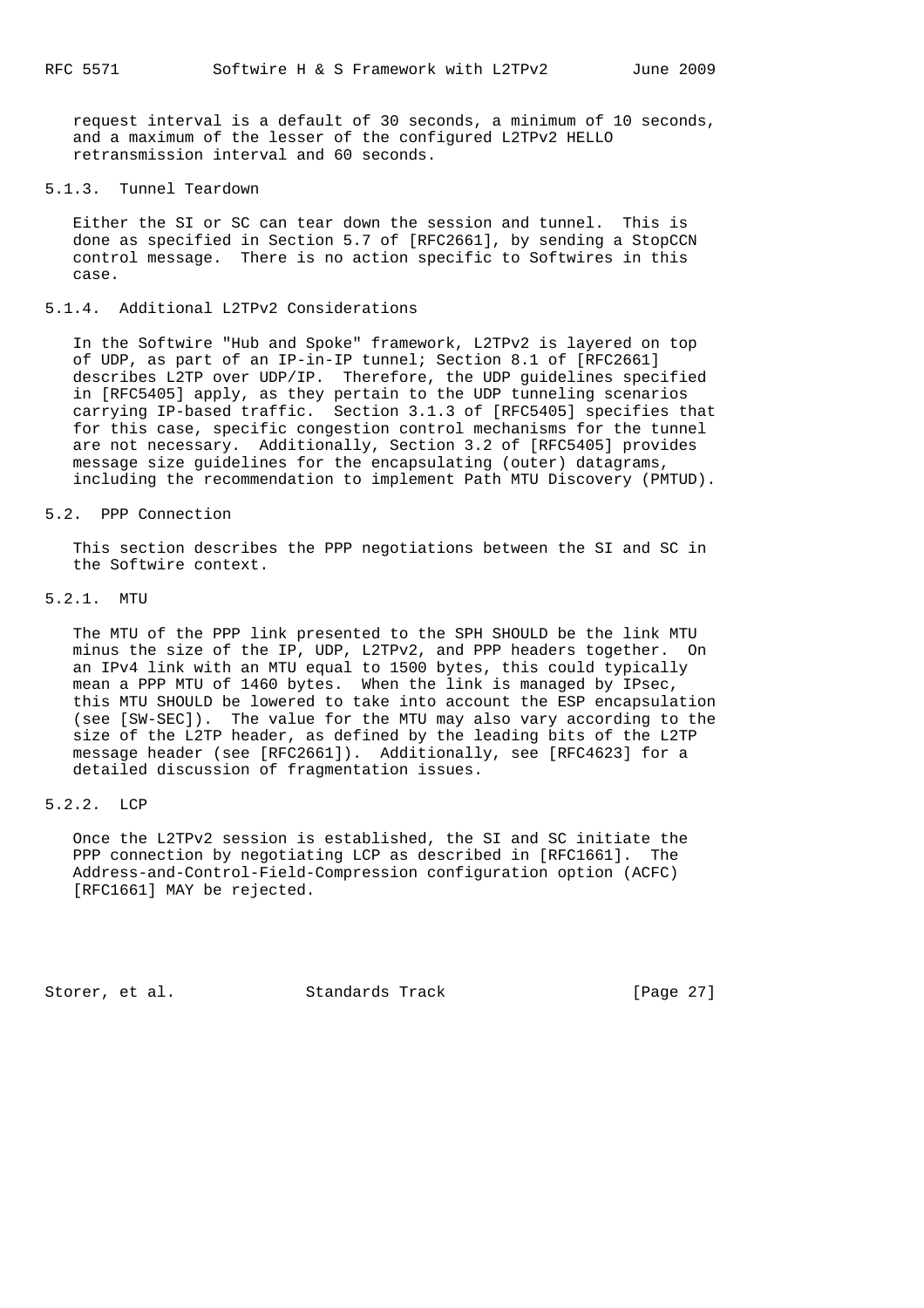# 5.2.3. Authentication

 After completing LCP negotiation, the SI and SC MAY optionally perform authentication. If authentication is chosen, Challenge Handshake Authentication Protocol (CHAP) [RFC1994] authentication MUST be supported by both the Softwire Initiator and Softwire Concentrator. Other authentication methods such as Microsoft CHAP version 1 (MS-CHAPv1) [RFC2433] and Extensible Authentication Protocol (EAP) [RFC3748] MAY be supported.

A detailed discussion of Softwire security is contained in [SW-SEC].

### 5.2.4. IPCP

 The only Network Control Protocol (NCP) negotiated in the Softwire context is IPV6CP (see Section 5.2.4.1) for IPv6 as SPH, and IPCP (see Section 5.2.4.2) for IPv4 as SPH.

# 5.2.4.1. IPV6CP

 In the IPv6-over-IPv4 scenarios (see Section 3.1), after the optional authentication phase, the Softwire Initiator MUST negotiate IPV6CP as defined in [RFC5072]. IPV6CP provides a way to negotiate a unique 64-bit Interface-Identifier to be used for the address autoconfiguration at the local end of the link.

# 5.2.4.2. IPv4CP

 In the IPv4-over-IPv6 scenarios (see Section 3.2), a Softwire Initiator MUST negotiate IPCP [RFC1332]. The SI uses IPCP to obtain an IPv4 address from the SC. IPCP MAY also be used to obtain DNS information as described in [RFC1877].

# 5.3. Global IPv6 Address Assignment to Endpoints

 In several scenarios defined in Section 3.1, global IPv6 addresses are expected to be allocated to Softwire endpoints (in addition to the Link-Local addresses autoconfigured using the IPV6CP negotiated interface identifier). The Softwire Initiator assigns global IPv6 addresses using the IPV6CP negotiated interface identifier and using Stateless Address Autoconfiguration [RFC4862], and/or using Privacy Extensions for Stateless Address Autoconfiguration [RFC4941], (as described in Section 5 of [RFC5072]), and/or using DHCPv6 [RFC3315].

Storer, et al. Standards Track [Page 28]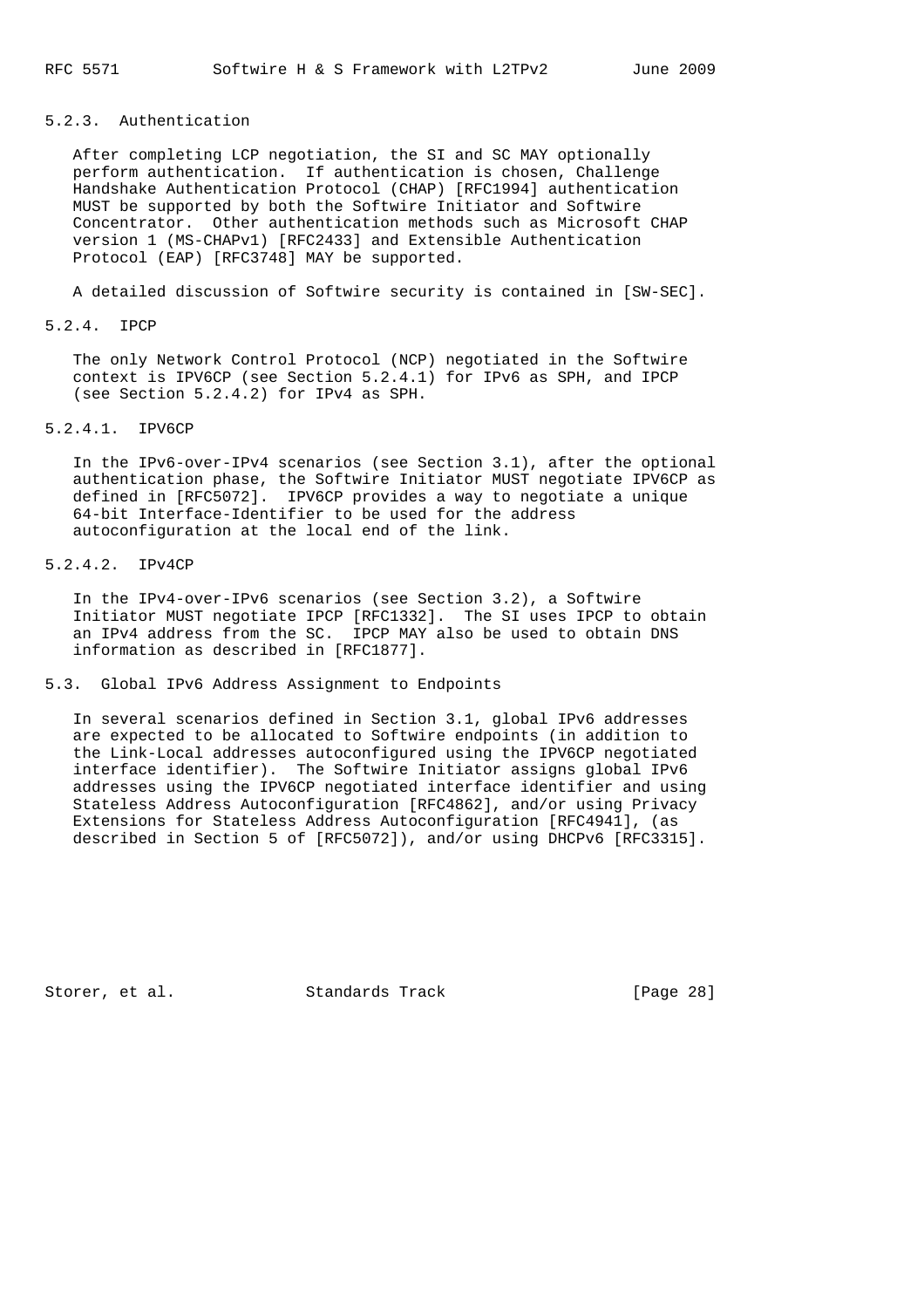The Softwire Initiator of an IPv6 Softwire MUST send a Router Solicitation message to the Softwire Concentrator after IPV6CP is completed. The Softwire Concentrator MUST answer with a Router Advertisement. This message MUST contain the global IPv6 prefix of the PPP link if Neighbor Discovery is used to configure addresses of Softwire endpoints.

 If DHCPv6 is available for address delegation, the M bits of the Router Advertisement SHOULD be set. The Softwire Initiator MUST then send a DHCPv6 Request to configure the address of the Softwire endpoint.

 Duplicate Address Detection ([RFC4861]) MUST be performed on the Softwire in both cases.

# 5.4. DHCP

 The Softwire Initiator MAY use DHCP to get additional information such as delegated prefix and DNS servers.

### 5.4.1. DHCPv6

 In the scenarios in Section 3.1, if the SI supports DHCPv6, it SHOULD send a Solicit message to verify if more information is available.

 If an SI establishing an IPv6 Softwire acts as a router (i.e., in the scenarios in Sections 3.1.2 and 3.1.4) it MUST include the Identity Association for Prefix Delegation (IA\_PD) option [RFC3633] in the DHCPv6 Solicit message [RFC3315] in order to request an IPv6 prefix.

 When delegating an IPv6 prefix to the SI by returning a DHCPv6 Advertise message with the IA\_PD and IP\_PD Prefix options [RFC3633], the SC SHOULD inject a route for this prefix in the IPv6 routing table in order to forward the traffic to the relevant Softwire.

 Configuration of DNS MUST be done as specified in [RFC3646] and transmitted according to [RFC3315] and [RFC3736]. In general, all DHCPv6 options MUST be transmitted according to [RFC3315] and [RFC3736].

### 5.4.2. DHCPv4

 An SI establishing an IPv4 Softwire MAY send a DHCP request containing the Subnet Allocation option [SUBNET-ALL]. This practice is not common, but it may be used to connect IPv4 subnets using Softwires, as defined in Sections 3.2.2 and 3.2.4.

Storer, et al. Standards Track [Page 29]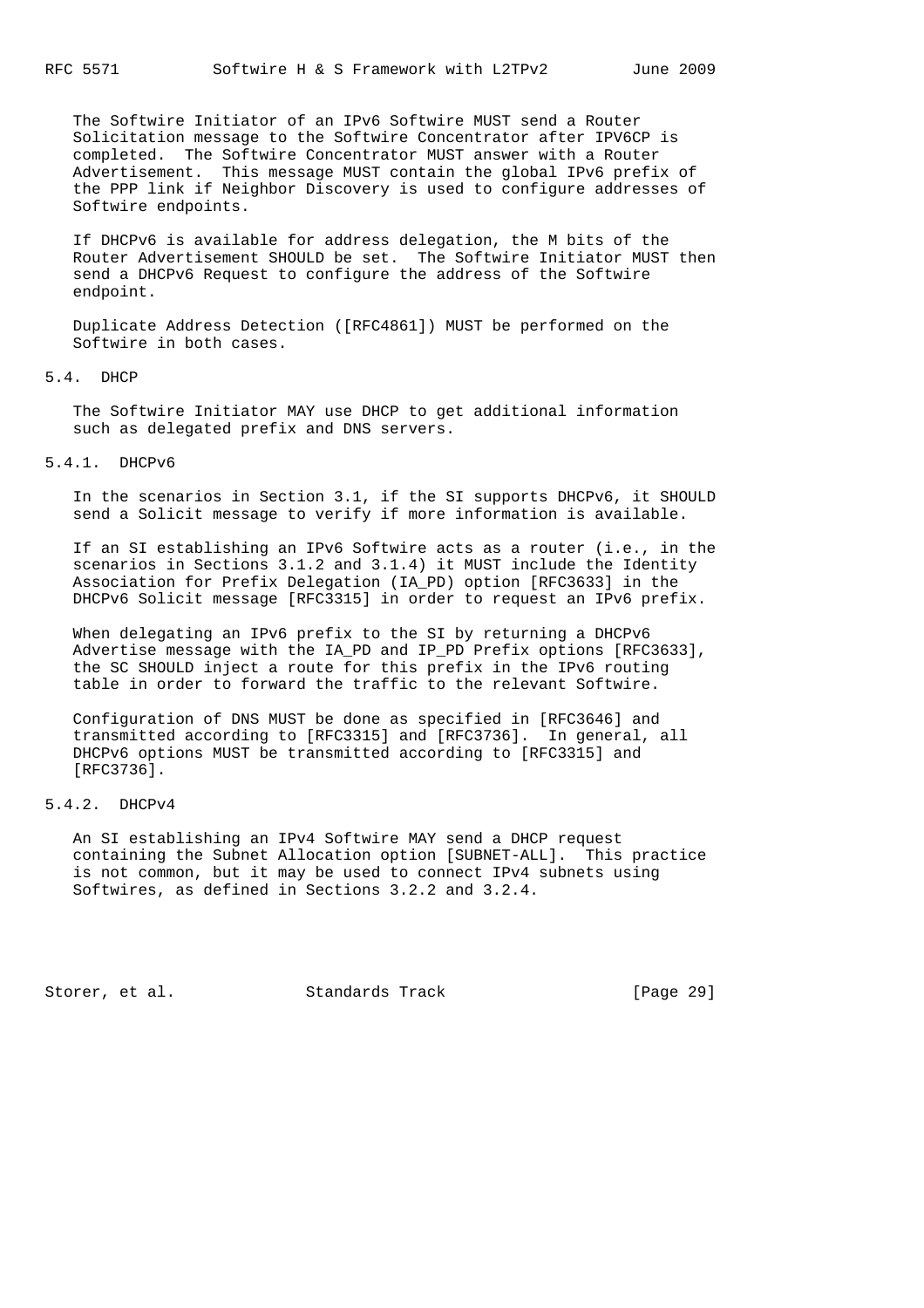One Subnet-Request suboption MUST be configured with the 'h' bit set to '1', as the SI is expected to perform the DHCP server function. The 'i' bit of the Subnet-Request suboption SHOULD be set to '0' the first time a prefix is requested and to '1' on subsequent requests, if a prefix has been allocated. The Prefix length suboption SHOULD be 0 by default. If the SI is configured to support only specific prefix lengths, it SHOULD specify the longest (smallest) prefix length it supports.

 If the SI was previously assigned a prefix from that same SC, it SHOULD include the Subnet-Information suboption with the prefix it was previously assigned. The 'c' and 's' bits of the suboption SHOULD be set to '0'.

 In the scenarios in Section 3.2, when delegating an IPv4 prefix to the SI, the SC SHOULD inject a route for this prefix in the IPv4 routing table in order to forward the traffic to the relevant Softwire.

6. Considerations about the Address Provisioning Model

 This section describes how a Softwire Concentrator may manage delegated addresses for Softwire endpoints and for subnets behind the Softwire Initiator. One common practice is to aggregate endpoints' addresses and delegated prefixes into one prefix routed to the SC. The main benefit is to ease the routing scheme by isolating on the SC succeeding route injections (when delegating new prefixes for SI).

6.1. Softwire Endpoints' Addresses

6.1.1. IPv6

 A Softwire Concentrator should provide globally routable addresses to Softwire endpoints. Other types of addresses such as Unique Local Addresses (ULAs) [RFC4193] may be used to address Softwire endpoints in a private network with no global connectivity. A single /64 should be assigned to the Softwire to address both Softwire endpoints.

 Global addresses or ULAs must be assigned to endpoints when the scenario "Host CPE as Softwire Initiator" (described in Section 3.1.1) is considered to be deployed. For other scenarios, link-local addresses may also be used.

Storer, et al. Standards Track [Page 30]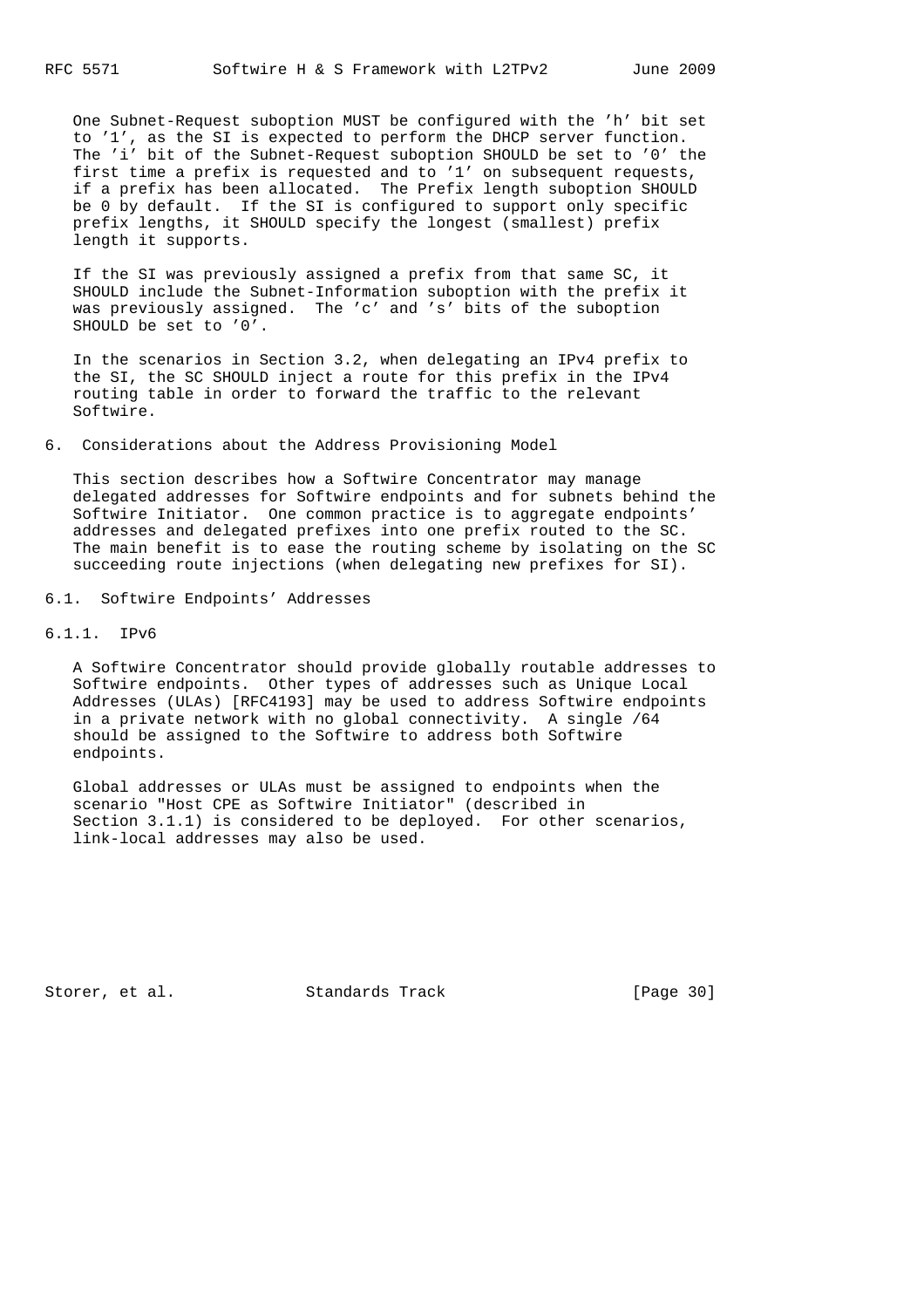# 6.1.2. IPv4

 A Softwire Concentrator may provide either globally routable or private IPv4 addresses. When using IPv4 private addresses [RFC1918] on the endpoints, it is not recommended to delegate an IPv4 private prefix to the SI, as it can lead to a nested-NAT situation.

 The endpoints of the PPP link use host addresses (i.e., /32), negotiated using IPCP.

### 6.2. Delegated Prefixes

6.2.1. IPv6 Prefixes

 Delegated IPv6 prefixes should be of global scope if the IPv6 addresses assigned to endpoints are global. Using ULAs is not recommended when the subnet is connected to the global IPv6 Internet. When using IPv6 ULAs on the endpoints, the delegated IPv6 prefix may be either of global or ULA scope.

 Delegated IPv6 prefixes are between /48 and /64 in length. When an SI receives a prefix shorter than 64, it can assign different /64 prefixes to each of its interfaces. An SI receiving a single /64 is expected to perform bridging if more than one interface is available (e.g., wired and wireless).

# 6.2.2. IPv4 Prefixes

 Delegated IPv4 prefixes should be routable within the address space used by assigned IPv4 addresses. Delegate non-routable IPv4 prefixes (i.e., private IPv4 prefix over public IPv4 addresses or another class of private IPv4 addresses) is not recommended as a practice for provisioning and address translation should be considered in these cases. The prefix length is between /8 and /30.

### 6.3. Possible Address Provisioning Scenarios

 This section summarizes the different scenarios for address provisioning with the considerations given in the previous sections.

Storer, et al. Standards Track [Page 31]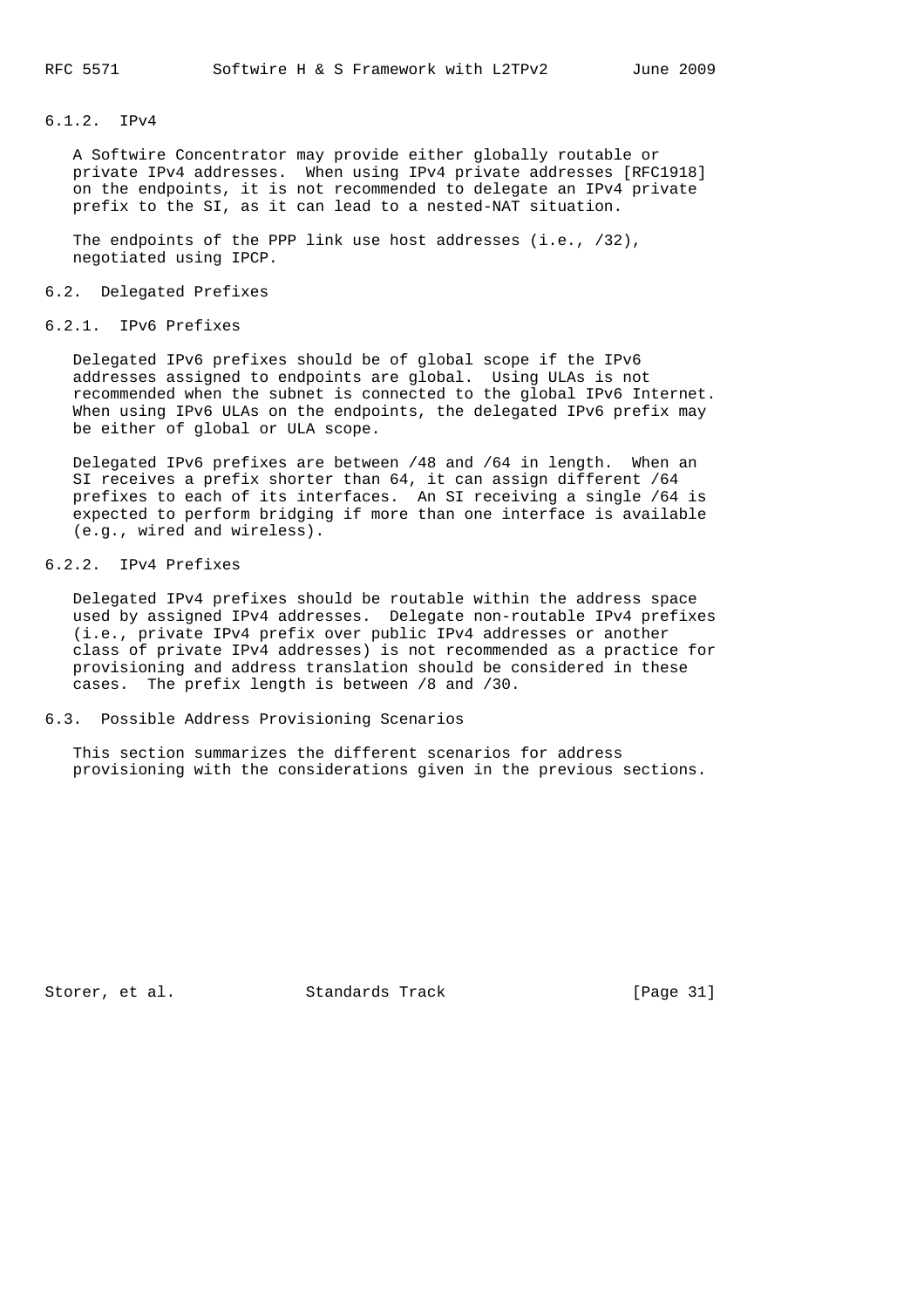# 6.3.1. Scenarios for IPv6

 This table describes the possible combination of IPv6 address scope for endpoints and delegated prefixes.

| Endpoint IPv6<br>Address | Delegated Global IPv6<br>Prefix | Delegated ULA IPv6<br>Prefix     |
|--------------------------|---------------------------------|----------------------------------|
| Link Local               | Possible                        | Possible                         |
| ULA                      | Possible                        | Possible                         |
| Global                   | Possible                        | Possible, but Not<br>Recommended |

Table 1: Scenarios for IPv6

# 6.3.2. Scenarios for IPv4

 This table describes the possible combination of IPv4 address scope for endpoints and delegated prefixes.

| Endpoint<br>TPv4<br>Address | Delegated<br>Public IPv4<br>Prefix | Delegated Private IPv4 Prefix                                             |
|-----------------------------|------------------------------------|---------------------------------------------------------------------------|
| Private<br>TPv4             | Possible                           | Possible, but Not Recommended<br>when using NAT (cf.<br>Section $6.1.2$ ) |
| Public IPv4                 | Possible                           | Possible, but NAT usage is<br>recommended (cf. Section 6.2.2)             |

Table 2: Scenarios for IPv4

### 7. Considerations about Address Stability

 A Softwire can provide stable addresses even if the underlying addressing scheme changes, by opposition to automatic tunneling. A Softwire Concentrator should always provide the same address and prefix to a reconnecting user. However, if the goal of the Softwire service is to provide a temporary address for a roaming user, it may be provisioned to provide only a temporary address.

Storer, et al. Standards Track [Page 32]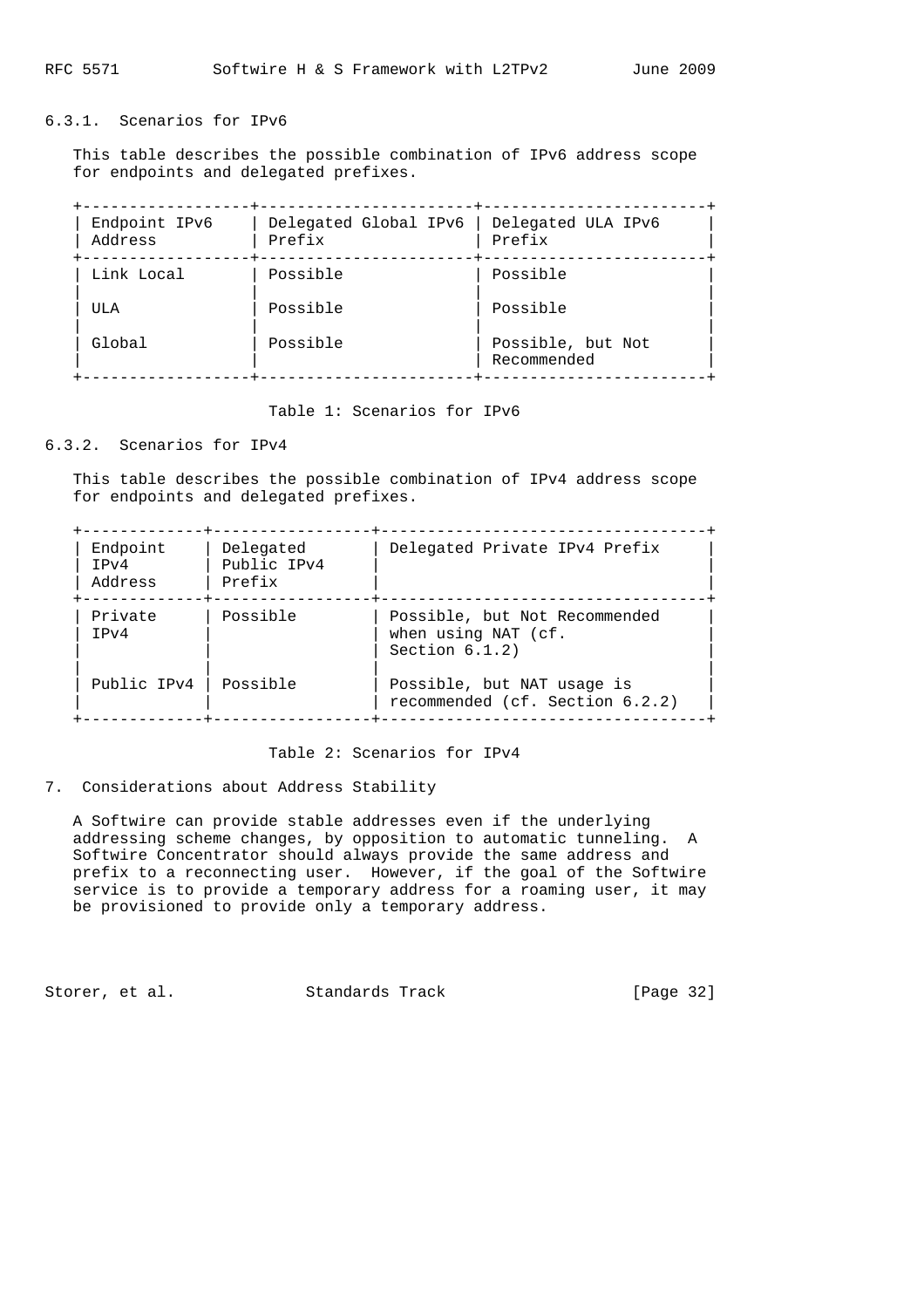The address and prefix are expected to change when reconnecting to a different Softwire Concentrator. However, an organization providing a Softwire service may provide the same address and prefix across different Softwire Concentrators at the cost of a more fragmented routing table. The routing fragmentation issue may be limited if the prefixes are aggregated in a location topologically close to the SC. This would be the case, for example, if several SCs are put in parallel for load-balancing purpose.

### 8. Considerations about RADIUS Integration

 The Softwire Concentrator is expected to act as a client to a AAA server, for example, a RADIUS server. During the PPP authentication phase, the RADIUS server may return additional information in the form of attributes in the Access-Accept message.

 The Softwire Concentrator may include the Tunnel-Type and Tunnel- Medium-Type attributes [RFC2868] in the Access-Request messages to provide a hint of the type of Softwire being configured.

### 8.1. Softwire Endpoints

# 8.1.1. IPv6 Softwires

 If the RADIUS server includes a Framed-Interface-Id attribute [RFC3162], the Softwire Concentrator must send it to the Softwire Initiator in the Interface-Identifier field of its IPV6CP Configuration Request message.

 If the Framed-IPv6-Prefix attribute [RFC3162] is included, that prefix must be used in the router advertisements sent to the SI. If Framed-IPv6-Prefix is not present but Framed-IPv6-Pool is, the SC must choose a prefix from that pool to send RAs.

#### 8.1.2. IPv4 Softwires

 If the Framed-IP-Address attribute [RFC2865] is present, the Softwire Concentrator must provide that address to the Softwire Initiator during IPCP address negotiation. That is, when the Softwire Initiator requests an IP address from the Softwire Concentrator, the address provided should be the Framed-IP-Address.

Storer, et al. Standards Track [Page 33]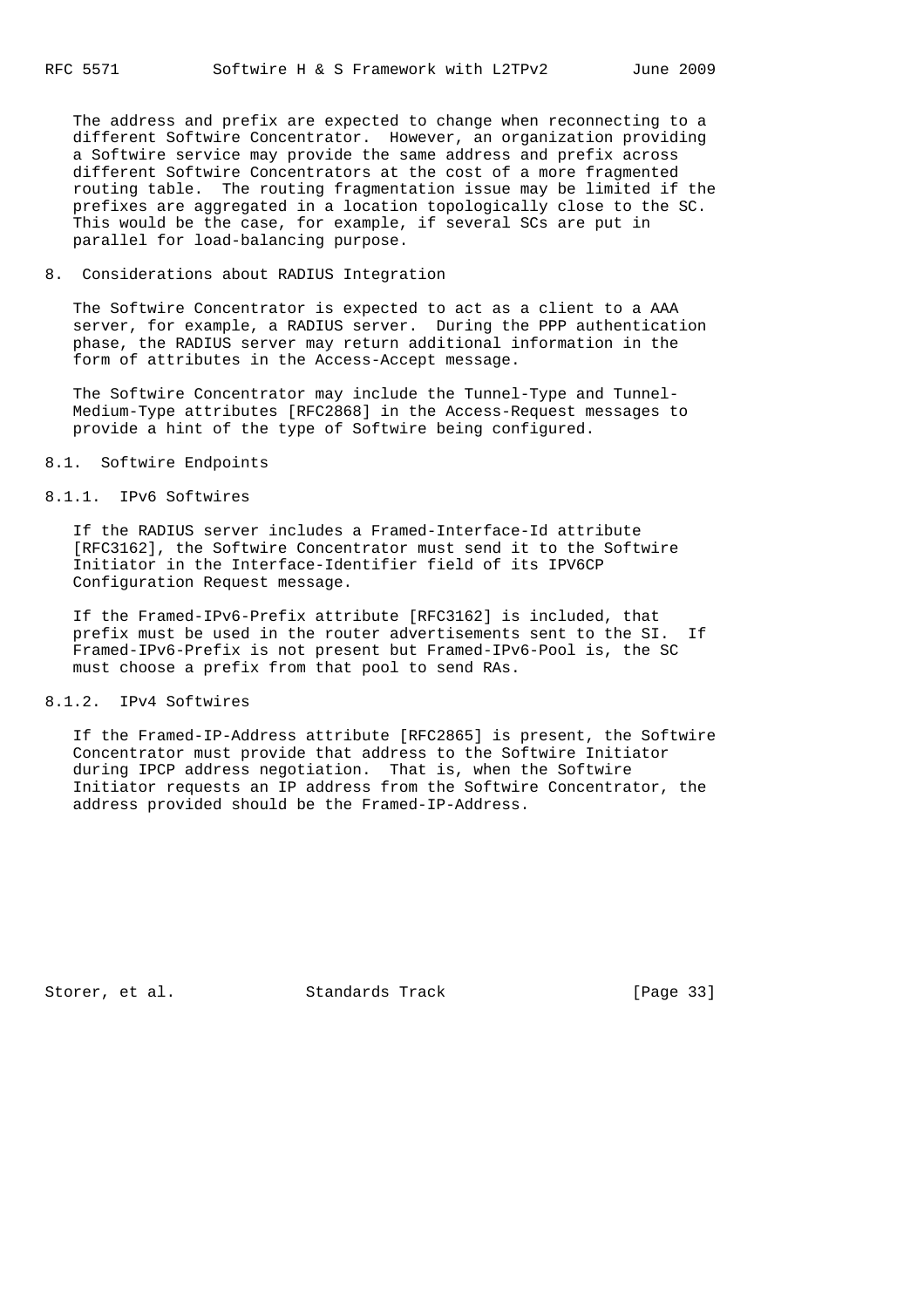## 8.2. Delegated Prefixes

# 8.2.1. IPv6 Prefixes

 If the attribute Delegated-IPv6-Prefix [RFC4818] is present in the RADIUS Access-Accept message, it must be used by the Softwire Concentrator for the delegation of the IPv6 prefix. Since the prefix delegation is performed by DHCPv6 and the attribute is linked to a username, the SC must associate the DHCP Unique Identifier (DUID) of a DHCPv6 request to the tunnel it came from and its user.

 Interaction between RADIUS, PPP, and DHCPv6 server may follow the mechanism proposed in [RELAY-RAD]. In this case, during the Softwire authentication phase, PPP collects the RADIUS attributes for the user such as Delegated-IPv6-Prefix. A specific DHCPv6 relay is assigned to the Softwire. The DHCPv6 relay fills in these attributes in the Relay agent RADIUS Attribute Option (RRAO) DHCPv6 option, before forwarding the DHCPv6 requests to the DHCPv6 server.

# 8.2.2. IPv4 Prefixes

 RADIUS does not define an attribute for the delegated IPv4 Prefix. Attributes indicating an IPv4 prefix and its length (for instance the combination of the Framed-IP-Address and Framed-IP-Netmask attributes [RFC2865]) may be used by the Softwire Concentrator to delegate an IPv4 prefix to the Softwire Initiator. The Softwire Concentrator must add a corresponding route with the Softwire Initiator as next hop.

 As this practice had been used, the inclusion of the Framed-IP- Netmask attribute along with the Framed-IP-Address attribute tells the Softwire Concentrator to delegate an IPv4 prefix to the Softwire Initiator (e.g., in the IPv4-over-IPv6 scenarios where the Softwire Initiator is a router, see Sections 3.2.2 and 3.2.4), as the SC should forward packets destined to any IPv4 address in the prefix to the SI.

### 9. Considerations for Maintenance and Statistics

 Existing protocol mechanics for conveying adjunct or accessory information for logging purposes, including L2TPv2 and RADIUS methods, can include informational text that the behavior is according to the Softwire "Hub and Spoke" framework (following the implementation details specified in this document).

Storer, et al. Standards Track [Page 34]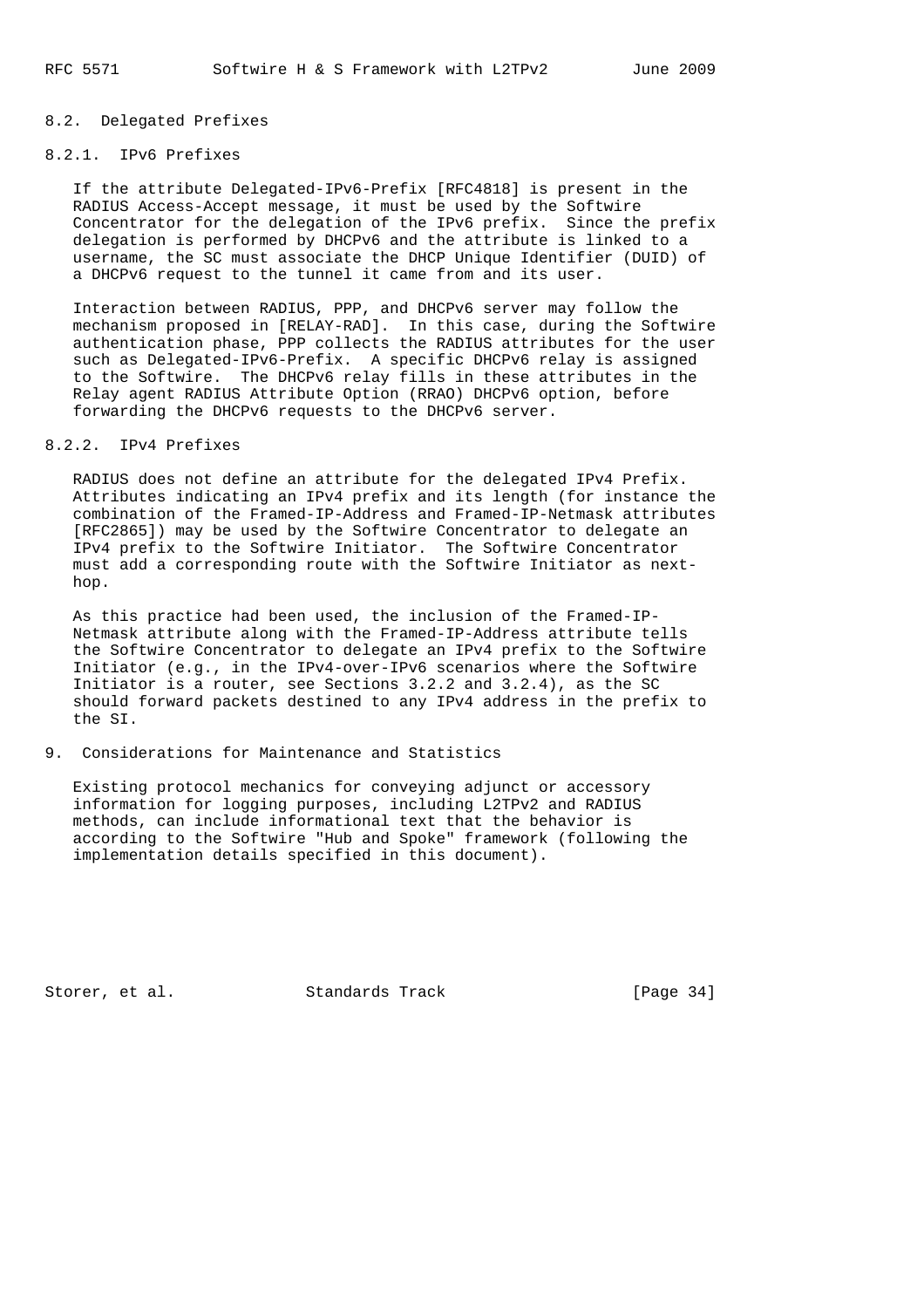### 9.1. RADIUS Accounting

RADIUS Accounting for L2TP and PPP are documented (see Section 4.3).

 When deploying Softwire solutions, operators may experience difficulties to differentiate the address family of the traffic reported in accounting information from RADIUS. This problem and some potential solutions are described in [SW-ACCT].

### 9.2. MIBs

 MIB support for L2TPv2 and PPP are documented (see Section 4.4). Also, see [RFC4293].

### 10. Security Considerations

 One design goal of the "Hub and Spoke" problem is to very strongly consider the reuse of already deployed protocols (see [RFC4925]). Another design goal is a solution with very high scaling properties. L2TPv2 [RFC2661] is the phase 1 protocol used in the Softwire "Hub and Spoke" solution space, and the L2TPv2 security considerations apply to this document (see Section 9 of [RFC2661]).

The L2TPv2 Softwire solution adds the following considerations:

- o L2TP Tunnel Authentication (see Sections 5.1.1 and 9.1 of [RFC2661]) provides authentication at tunnel setup. It may be used to limit DoS attacks by authenticating the tunnel before L2TP and PPP resources are allocated.
- o In a Softwire environment, L2TPv2 AVPs do not transport sensitive data, and thus the L2TPv2 AVP hiding mechanism is not used (see Section 5.1.1).
- o PPP CHAP [RFC1994] provides basic user authentication. Other authentication protocols may additionally be supported (see Section 5.2.3).

 L2TPv2 can also be secured with IPsec to provide privacy, integrity, and replay protection. Currently, there are two different solutions for security L2TPv2 with IPsec:

 o Securing L2TPv2 using IPsec "version 2" (IKEv1) is specified in [RFC3193], [RFC3947], and [RFC3948]. When L2TPv2 is used in the Softwire context, the voluntary tunneling model applies. [RFC3193] describes the interaction between IPsec and L2TPv2, and

Storer, et al. Standards Track [Page 35]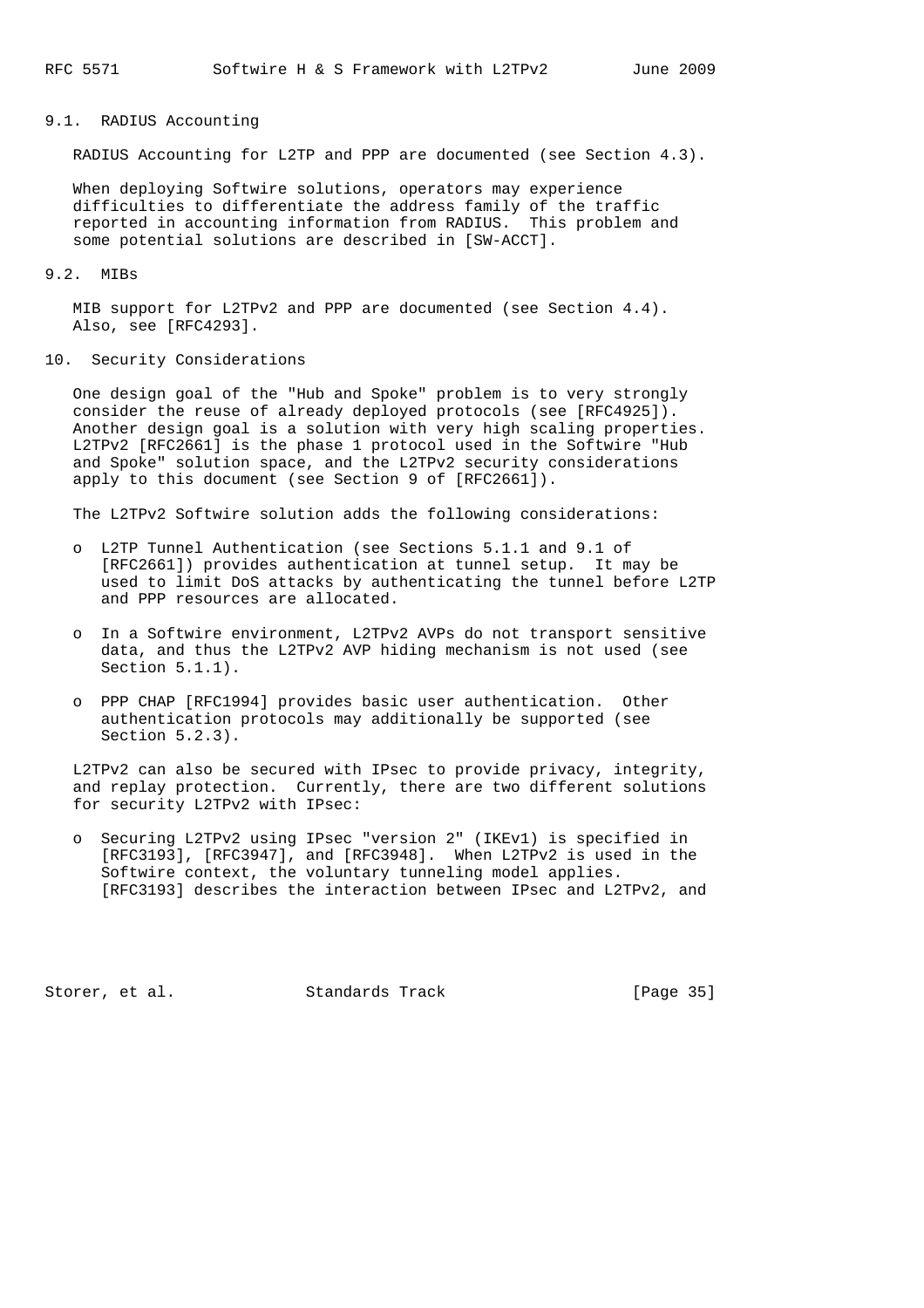is deployed. [RFC3193] MUST be supported, given that deployed technology must be very strongly considered [RFC4925] for this 'time-to-market' solution.

 o [SW-SEC] also specifies a new (incompatible) solution for securing L2TPv2 with IPsec "version 3" (IKEv2). Section 3.5 of [SW-SEC] describes the advantages of using IKEv2, and this solution needs to be considered for future phases.

Additional discussion of Softwire security is contained in [SW-SEC].

11. Acknowledgements

 The authors would like to acknowledge the following contributors who provided helpful input on this document: Florent Parent, Jordi Palet Martinez, Ole Troan, Shin Miyakawa, Carl Williams, Mark Townsley, Francis Dupont, Ralph Droms, Hemant Singh, and Alain Durand.

 The authors would also like to acknowledge the participants in the Softwires interim meetings held in Hong Kong, China, and Barcelona, Spain. The minutes for the interim meeting at the China University - Hong Kong (February 23-24, 2006) are at <http://www.ietf.org/proceedings/06mar/isoftwire.html>. The minutes for the interim meeting at Polytechnic University of Catalonia - Barcelona (September 14-15, 2006) are reachable at <http://www.ietf.org/proceedings/06nov/isoftwire.html>. The Softwires auxiliary page at <http://bgp.nu/˜dward/softwires/> contains additional meeting information.

 During and after the IETF Last Call, useful comments and discussion were provided by Jari Arkko, David Black, Lars Eggert, Pasi Eronen, and Dan Romascanu.

Storer, et al. Standards Track [Page 36]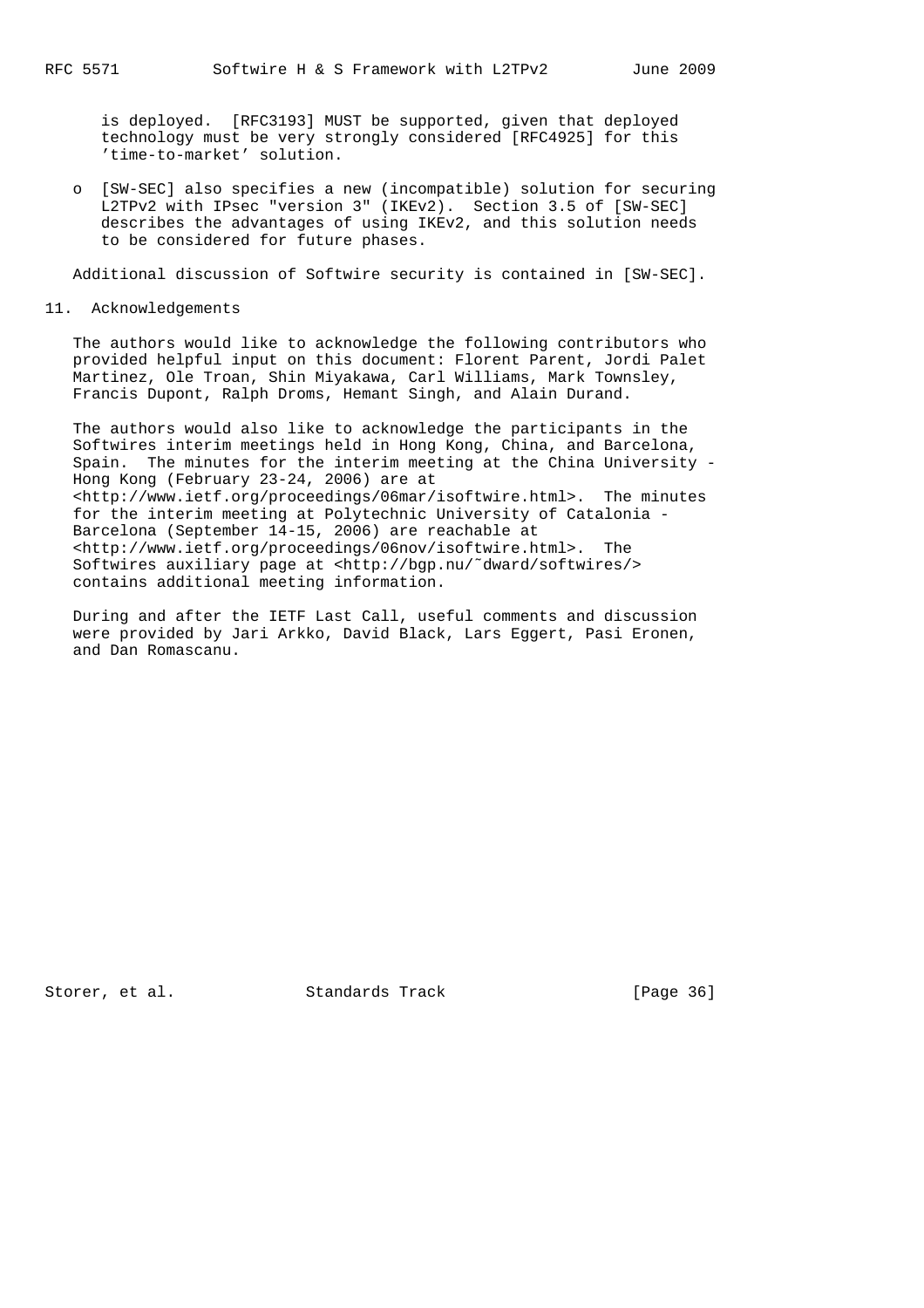# 12. References

12.1. Normative References

- [RFC1332] McGregor, G., "The PPP Internet Protocol Control Protocol (IPCP)", RFC 1332, May 1992.
- [RFC1661] Simpson, W., "The Point-to-Point Protocol (PPP)", STD 51, RFC 1661, July 1994.
- [RFC1918] Rekhter, Y., Moskowitz, R., Karrenberg, D., Groot, G., and E. Lear, "Address Allocation for Private Internets", BCP 5, RFC 1918, February 1996.
- [RFC1994] Simpson, W., "PPP Challenge Handshake Authentication Protocol (CHAP)", RFC 1994, August 1996.
- [RFC2119] Bradner, S., "Key words for use in RFCs to Indicate Requirement Levels", BCP 14, RFC 2119, March 1997.
- [RFC2661] Townsley, W., Valencia, A., Rubens, A., Pall, G., Zorn, G., and B. Palter, "Layer Two Tunneling Protocol "L2TP"", RFC 2661, August 1999.
	- [RFC2865] Rigney, C., Willens, S., Rubens, A., and W. Simpson, "Remote Authentication Dial In User Service (RADIUS)", RFC 2865, June 2000.
	- [RFC3162] Aboba, B., Zorn, G., and D. Mitton, "RADIUS and IPv6", RFC 3162, August 2001.
	- [RFC3193] Patel, B., Aboba, B., Dixon, W., Zorn, G., and S. Booth, "Securing L2TP using IPsec", RFC 3193, November 2001.
	- [RFC3315] Droms, R., Bound, J., Volz, B., Lemon, T., Perkins, C., and M. Carney, "Dynamic Host Configuration Protocol for IPv6 (DHCPv6)", RFC 3315, July 2003.
	- [RFC3371] Caves, E., Calhoun, P., and R. Wheeler, "Layer Two Tunneling Protocol "L2TP" Management Information Base", RFC 3371, August 2002.
	- [RFC3633] Troan, O. and R. Droms, "IPv6 Prefix Options for Dynamic Host Configuration Protocol (DHCP) version 6", RFC 3633, December 2003.

Storer, et al. Standards Track [Page 37]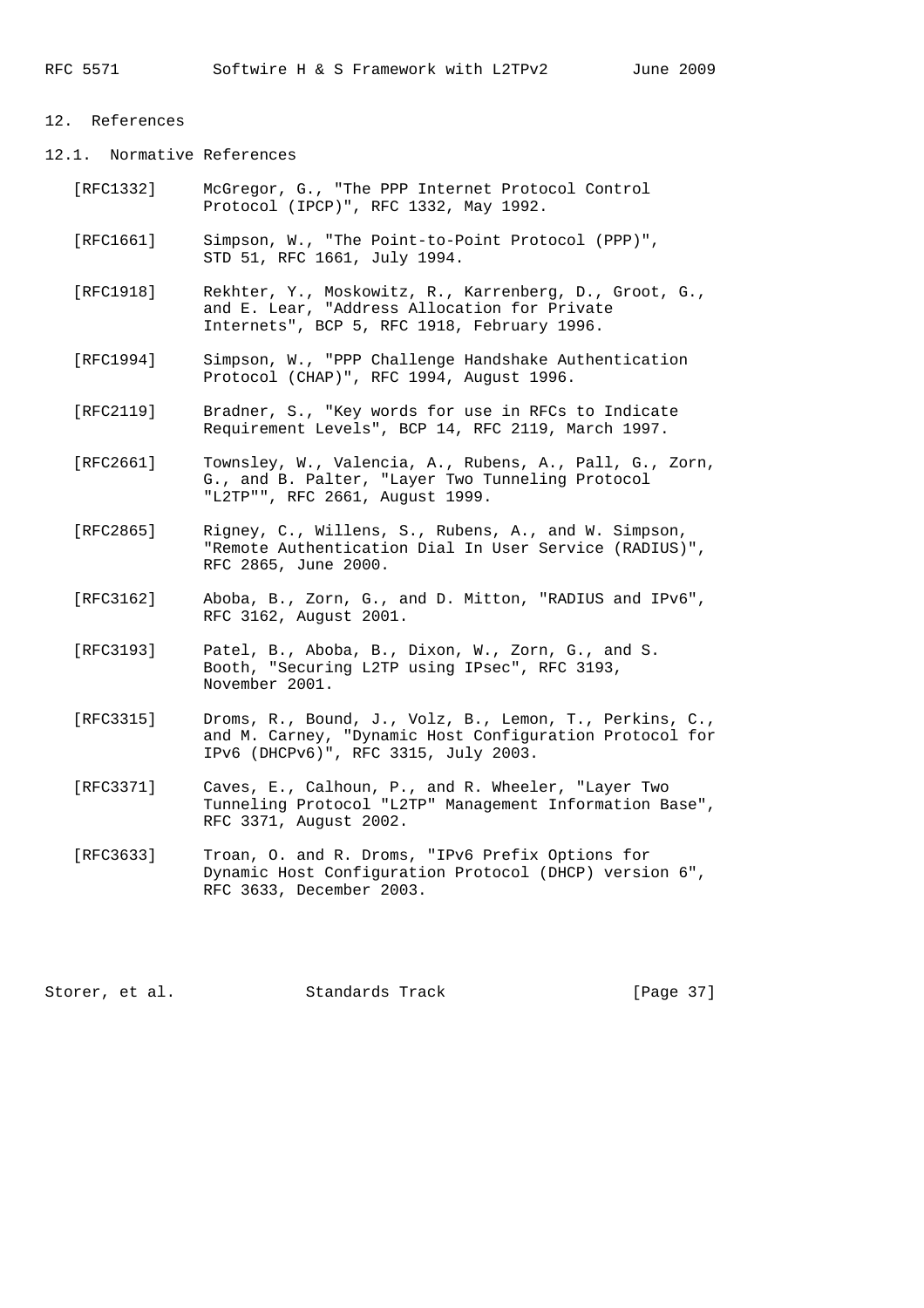RFC 5571 Softwire H & S Framework with L2TPv2 June 2009

- [RFC3736] Droms, R., "Stateless Dynamic Host Configuration Protocol (DHCP) Service for IPv6", RFC 3736, April 2004.
- [RFC3947] Kivinen, T., Swander, B., Huttunen, A., and V. Volpe, "Negotiation of NAT-Traversal in the IKE", RFC 3947, January 2005.
- [RFC3948] Huttunen, A., Swander, B., Volpe, V., DiBurro, L., and M. Stenberg, "UDP Encapsulation of IPsec ESP Packets", RFC 3948, January 2005.
- [RFC4818] Salowey, J. and R. Droms, "RADIUS Delegated-IPv6-Prefix Attribute", RFC 4818, April 2007.
- [RFC4862] Thomson, S., Narten, T., and T. Jinmei, "IPv6 Stateless Address Autoconfiguration", RFC 4862, September 2007.
- [RFC5072] S.Varada, Haskins, D., and E. Allen, "IP Version 6 over PPP", RFC 5072, September 2007.
- 12.2. Informative References
	- [RELAY-RAD] Lau, W., "DHCPv6 Relay agent RADIUS Attribute Option", Work in Progress, February 2006.
	- [RFC1471] Kastenholz, F., "The Definitions of Managed Objects for the Link Control Protocol of the Point-to-Point Protocol", RFC 1471, June 1993.
	- [RFC1473] Kastenholz, F., "The Definitions of Managed Objects for the IP Network Control Protocol of the Point-to-Point Protocol", RFC 1473, June 1993.
	- [RFC1877] Cobb, S. and F. Baker, "PPP Internet Protocol Control Protocol Extensions for Name Server Addresses", RFC 1877, December 1995.
	- [RFC2131] Droms, R., "Dynamic Host Configuration Protocol", RFC 2131, March 1997.
	- [RFC2132] Alexander, S. and R. Droms, "DHCP Options and BOOTP Vendor Extensions", RFC 2132, March 1997.
	- [RFC2433] Zorn, G. and S. Cobb, "Microsoft PPP CHAP Extensions", RFC 2433, October 1998.

Storer, et al. Standards Track [Page 38]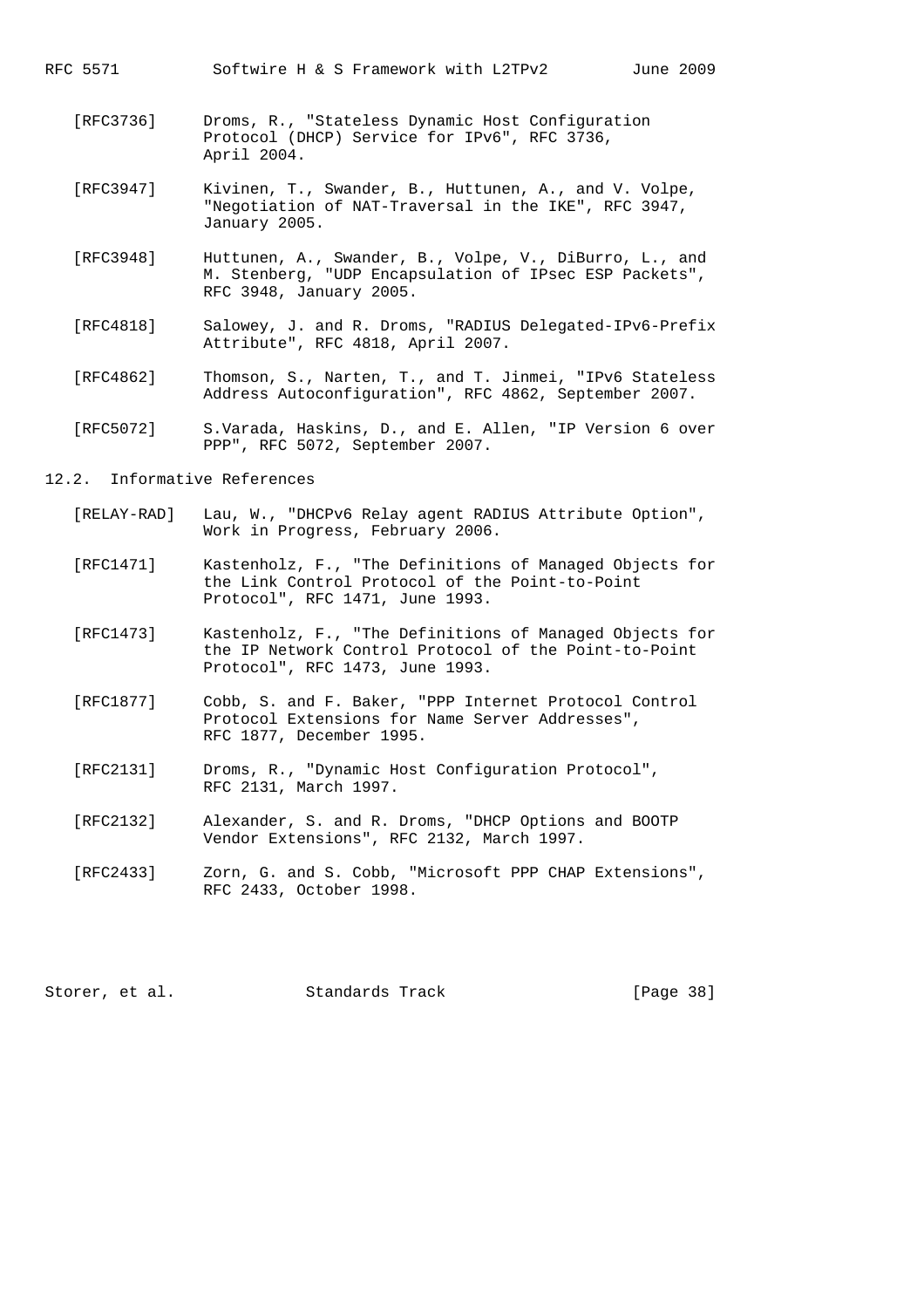- [RFC2867] Zorn, G., Aboba, B., and D. Mitton, "RADIUS Accounting Modifications for Tunnel Protocol Support", RFC 2867, June 2000.
- [RFC2868] Zorn, G., Leifer, D., Rubens, A., Shriver, J., Holdrege, M., and I. Goyret, "RADIUS Attributes for Tunnel Protocol Support", RFC 2868, June 2000.
- [RFC3022] Srisuresh, P. and K. Egevang, "Traditional IP Network Address Translator (Traditional NAT)", RFC 3022, January 2001.
- [RFC3575] Aboba, B., "IANA Considerations for RADIUS (Remote Authentication Dial In User Service)", RFC 3575, July 2003.
- [RFC3646] Droms, R., "DNS Configuration options for Dynamic Host Configuration Protocol for IPv6 (DHCPv6)", RFC 3646, December 2003.
- [RFC3748] Aboba, B., Blunk, L., Vollbrecht, J., Carlson, J., and H. Levkowetz, "Extensible Authentication Protocol (EAP)", RFC 3748, June 2004.
- [RFC3931] Lau, J., Townsley, M., and I. Goyret, "Layer Two Tunneling Protocol - Version 3 (L2TPv3)", RFC 3931, March 2005.
- [RFC4087] Thaler, D., "IP Tunnel MIB", RFC 4087, June 2005.
- [RFC4193] Hinden, R. and B. Haberman, "Unique Local IPv6 Unicast Addresses", RFC 4193, October 2005.
- [RFC4293] Routhier, S., "Management Information Base for the Internet Protocol (IP)", RFC 4293, April 2006.
- [RFC4623] Malis, A. and M. Townsley, "Pseudowire Emulation Edge to-Edge (PWE3) Fragmentation and Reassembly", RFC 4623, August 2006.
- [RFC4787] Audet, F. and C. Jennings, "Network Address Translation (NAT) Behavioral Requirements for Unicast UDP", BCP 127, RFC 4787, January 2007.
- [RFC4861] Narten, T., Nordmark, E., Simpson, W., and H. Soliman, "Neighbor Discovery for IP version 6 (IPv6)", RFC 4861, September 2007.

Storer, et al. Standards Track [Page 39]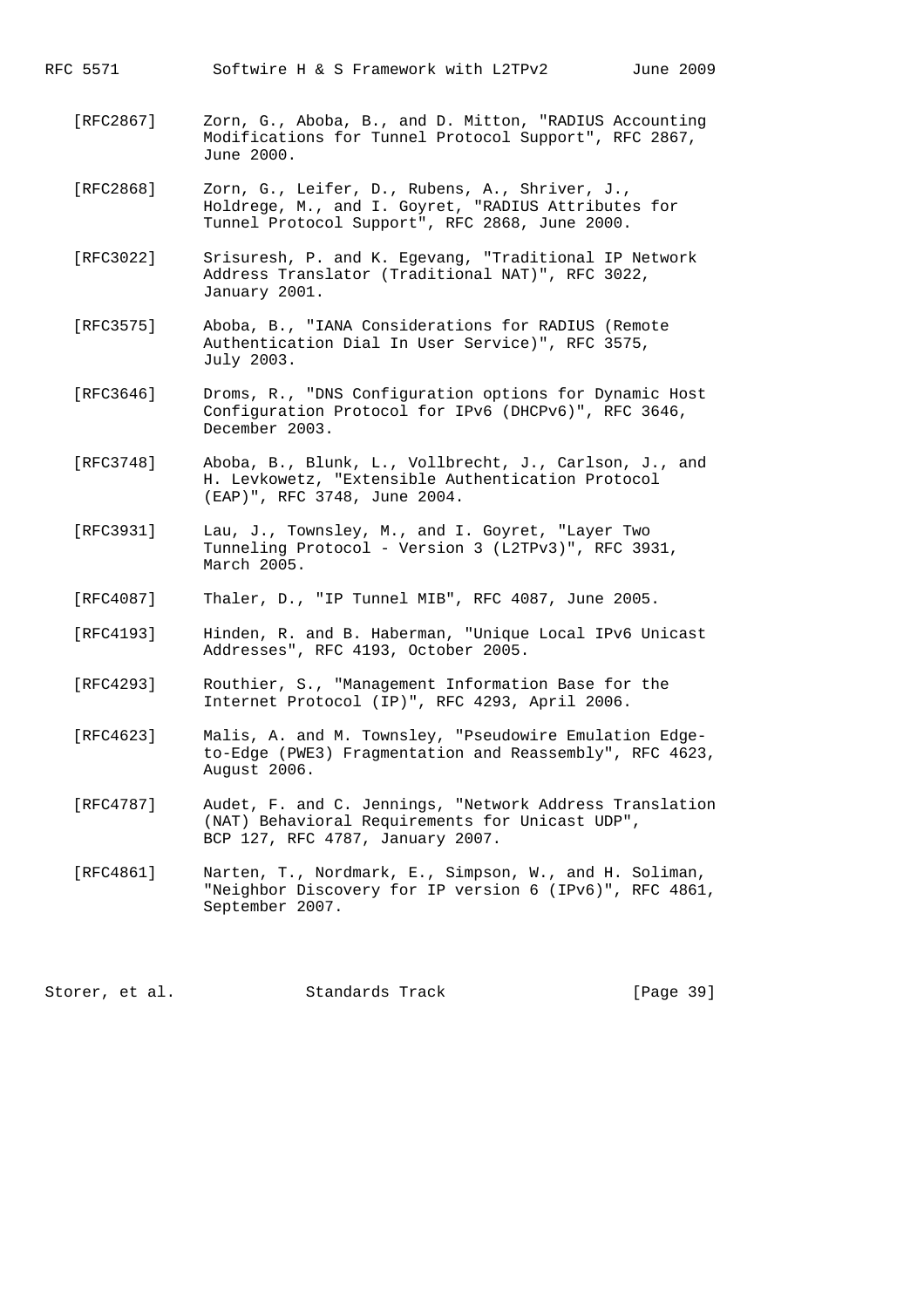- [RFC4925] Li, X., Dawkins, S., Ward, D., and A. Durand, "Softwire Problem Statement", RFC 4925, July 2007.
- [RFC4941] Narten, T., Draves, R., and S. Krishnan, "Privacy Extensions for Stateless Address Autoconfiguration in IPv6", RFC 4941, September 2007.
- [RFC5080] Nelson, D. and A. DeKok, "Common Remote Authentication Dial In User Service (RADIUS) Implementation Issues and Suggested Fixes", RFC 5080, December 2007.
- [RFC5405] Eggert, L. and G. Fairhurst, "Unicast UDP Usage Guidelines for Application Designers", BCP 145, RFC 5405, November 2008.
- [SUBNET-ALL] Johnson, R., Kumarasamy, J., Kinnear, K., and M. Stapp, "Subnet Allocation Option", Work in Progress, March 2009.
- [SW-ACCT] Stevant, B., Toutain, L., Dupont, F., and D. Binet, "Accounting on Softwires", Work in Progress, April 2009.
- [SW-SEC] Yamamoto, S., Williams, C., Parent, F., and H. Yokota, "Softwire Security Analysis and Requirements", Work in Progress, May 2009.

Authors' Addresses

 Bill Storer Cisco Systems 170 W Tasman Dr San Jose, CA 95134 **TISA** 

EMail: bstorer@cisco.com

 Carlos Pignataro (editor) Cisco Systems 7200 Kit Creek Road PO Box 14987 Research Triangle Park, NC 27709 **USA** 

EMail: cpignata@cisco.com

Storer, et al. Standards Track [Page 40]